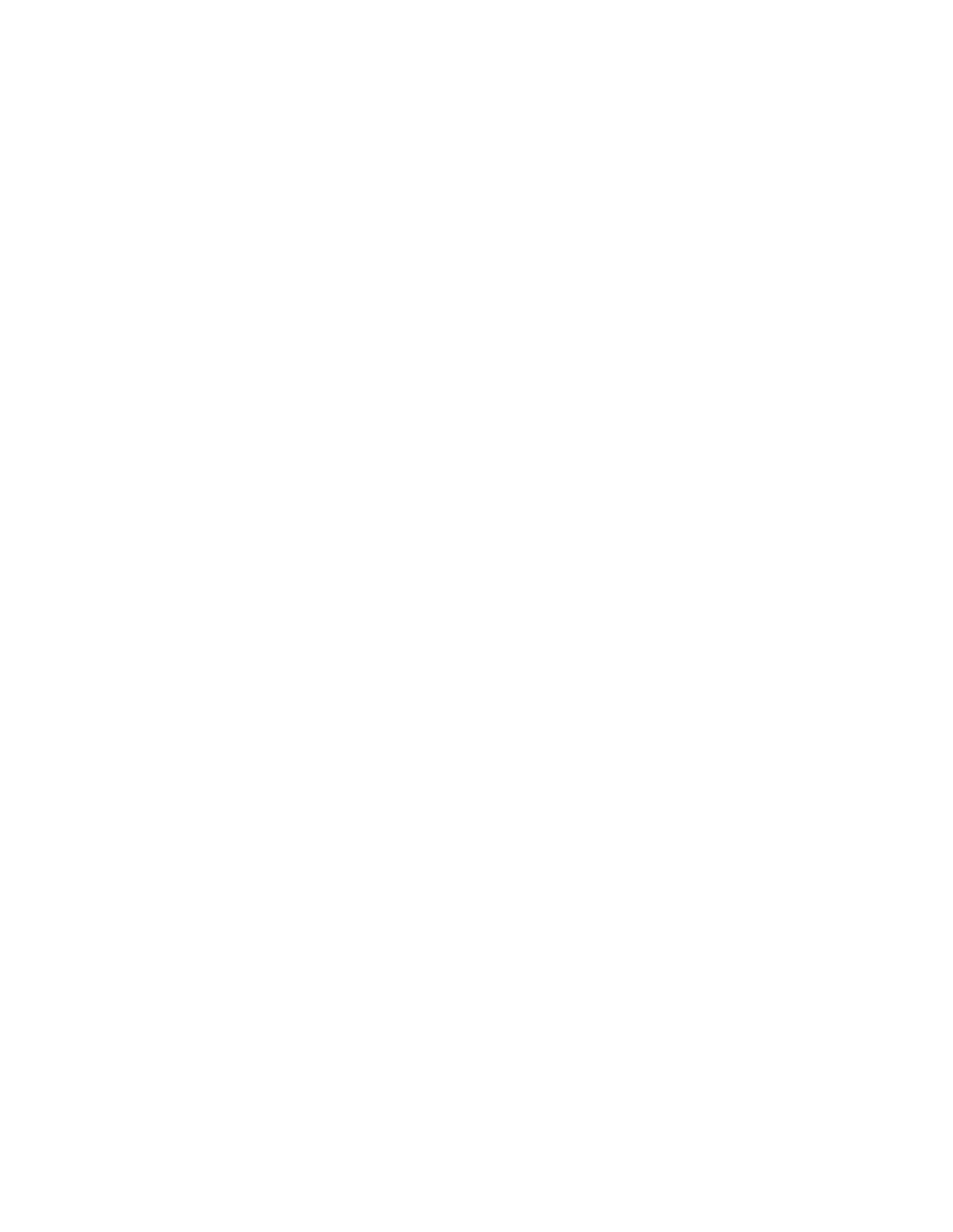#### **PLANNING & ZONING COMMISSION CITY OF CREEDE, COLORADO – A TOWN February 13, 2018**

#### REGULAR MEETING

The Planning and Zoning Commission of the City of Creede – a Town, County of Mineral, State of Colorado, met in the Creede Town Hall at the hour of 5:32 p.m. There being present at the call of the roll the following persons:

COMMISSIONERS PRESENT: Ed Vita [by phone], Frank Freer, Amy Krueger, Jeffrey Larson, Annie Butler COMMISSIONERS ABSENT: Lauri Jordan, James Kehr Commission Vice-Chair Freer, presiding, declared a quorum present: Those members of staff also present were as follows: Clyde Dooley, City Manager Randi Snead, City Clerk

#### AGENDA

Commissioner Butler moved and Commissioner Freer seconded to approve the agenda as amended. The vote was unanimous. Commission Vice-Chair Freer declared the motion carried.

#### CONSENT OF DECEMBER 12, 2017 MINUTES

Commissioner Krueger moved and Commissioner Butler seconded to approve the January 9, 2018 minutes as presented. The vote was unanimous. Commission Chair Jordan declared the motion carried.

#### OLD BUSINESS

#### MANAGER UPDATES

Manager Dooley gave a progress report on the upcoming replats of the Holy Moses, the ongoing communication on the Mayer property,

#### CONSIDER LOMA SURVEY QUOTE

Manager Dooley presented a quote for surveying all of Loma. The commission expressed support for ordering and no objection if the Board of Trustees was agreeable.

#### CONSIDER BOT DIRECTION ORDINANCE 406 ALLOWING TINY HOMES

The Planning & Zoning Commission directed Clerk Snead to schedule consideration of Ordinance 406 Allowing Tiny Homes with an amendment to require a tiny home/RV certificate of occupancy for any residential use in excess of 32 days and to allow substitution of a tiny home/RV for one accessory dwelling unit at the March 13, 2018 meeting.

#### ADJOURN

There being no further business to come before the Planning and Zoning Commission at this time, Commissioner Butler moved and Commissioner Krueger seconded that the meeting be adjourned at 7:10 p.m. The vote was unanimous. Commission Chair Jordan declared the motion carried.

Respectfully submitted:

/*Randi Snead/* Randi Snead, City Clerk/Treasurer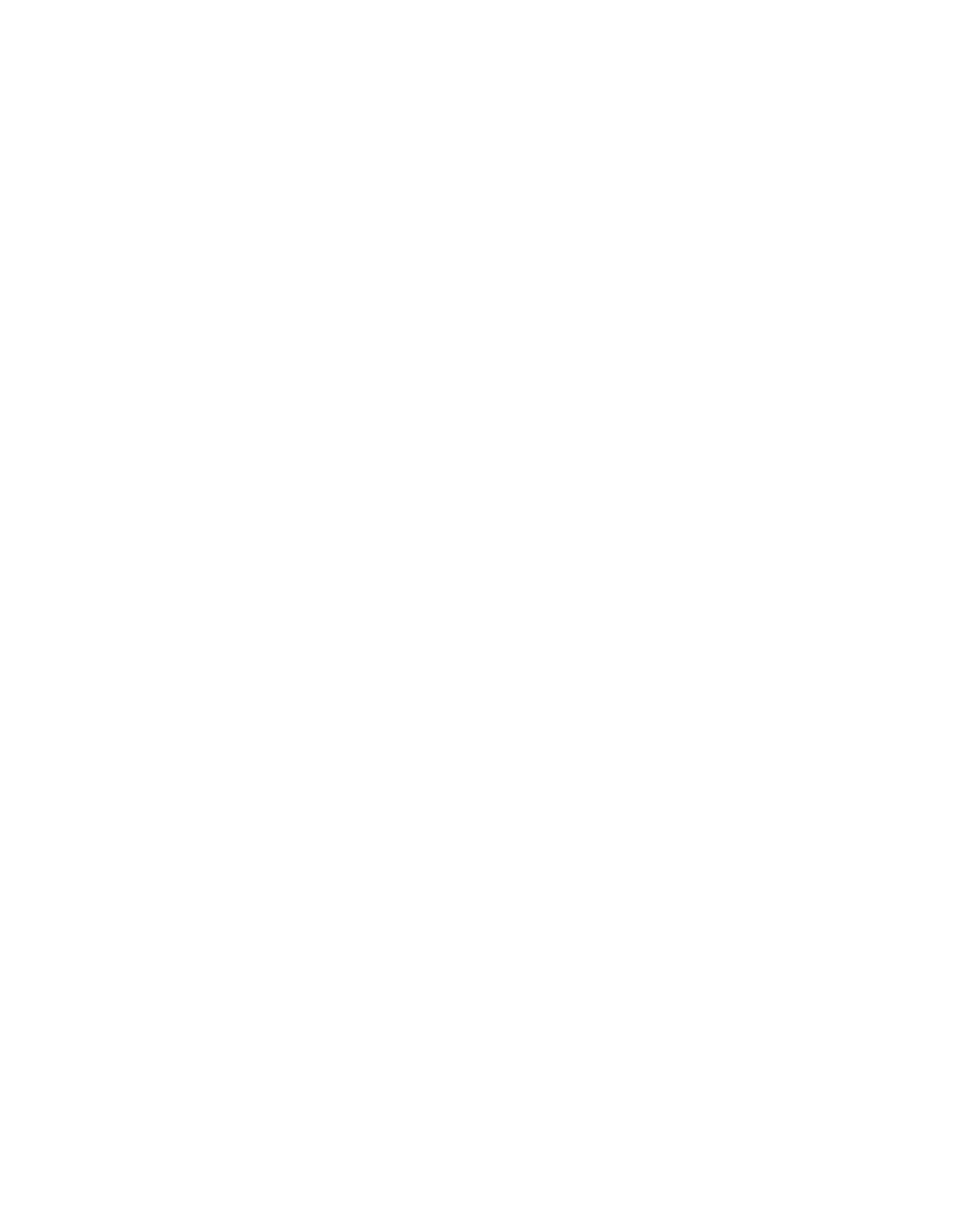|                 | <b>MEMO</b>                             |     |                              |
|-----------------|-----------------------------------------|-----|------------------------------|
| DATE:           | March 6, 2018                           | TO. | Creede & Mineral County PZCs |
| <b>SUBJECT:</b> | Creede & Mineral County 2030 Plan FROM: |     | Randi Snead                  |

Greetings, Planning and Zoning Commissioners for Creede & Mineral County!

I'm providing you with this information to begin involving you in a Creede & Mineral County 2030 Plan. The Board of County Commissioners and the Board of Trustees both approved a resolution authorizing the creation of this plan this week. I've attached it for your review. It describes my role: I am doing the preliminary work of analyzing past plans, surveying the community, updating the data, and creating a draft plan this spring/summer. I am not acting as a city employee but as a student, and for this role, I am basically an unpaid consultant working for both entities.

I've described in detail what I provided to each of those boards below, essentially a synopsis of why this is a great time to engage in planning for our community, and a rough timeline. Before that, though, let me state specifically what I will need from you right off the bat:

- 1. I'm having the county PZC, the city PZC, the BOT, and the BOCC put eyes on the community survey questions before its released, in addition to DOLA's community development department. I've prepared the questions mainly from borrowing questions from awardwinning planning communities as well as questions that we've used in past plans. The objective of this is chiefly to remove bias and ensure validity. However, I do have to remain on schedule, and so I'm requesting that you provide any and all input you have at your upcoming respective March meetings, unless there are substantial issues. I'll then compile input to present to both boards, and adjust the survey accordingly. I hope to give the public at least one month to complete the survey, and I'm hoping to do that throughout April.
- 2. Your buy-in and participation is absolutely critical in the development of this plan: after all, Planning & Zoning boards were historically established for this exact purpose. The preliminary work that I'm doing takes a lot of time, but I think the results will be fantastic: you will have a workable draft along with tons of updated data on our community as well as survey results. At that point, I envision the possible appointment of a CMC 2030 Plan Steering Committee and the retention of a professional planning consultant. You'll see more about the community outreach strategy I am suggesting in the schedule, but suffice it to say, I would like to see a concerted effort to connect somehow with all stakeholder groups in our community, and I'm counting on you all as community leaders to help facilitate or arrange that, especially with the respective stakeholder groups you are involved in, or community development topics near and dear to your heart.

Thanks in advance. I'm looking forward to working with you all on this important project!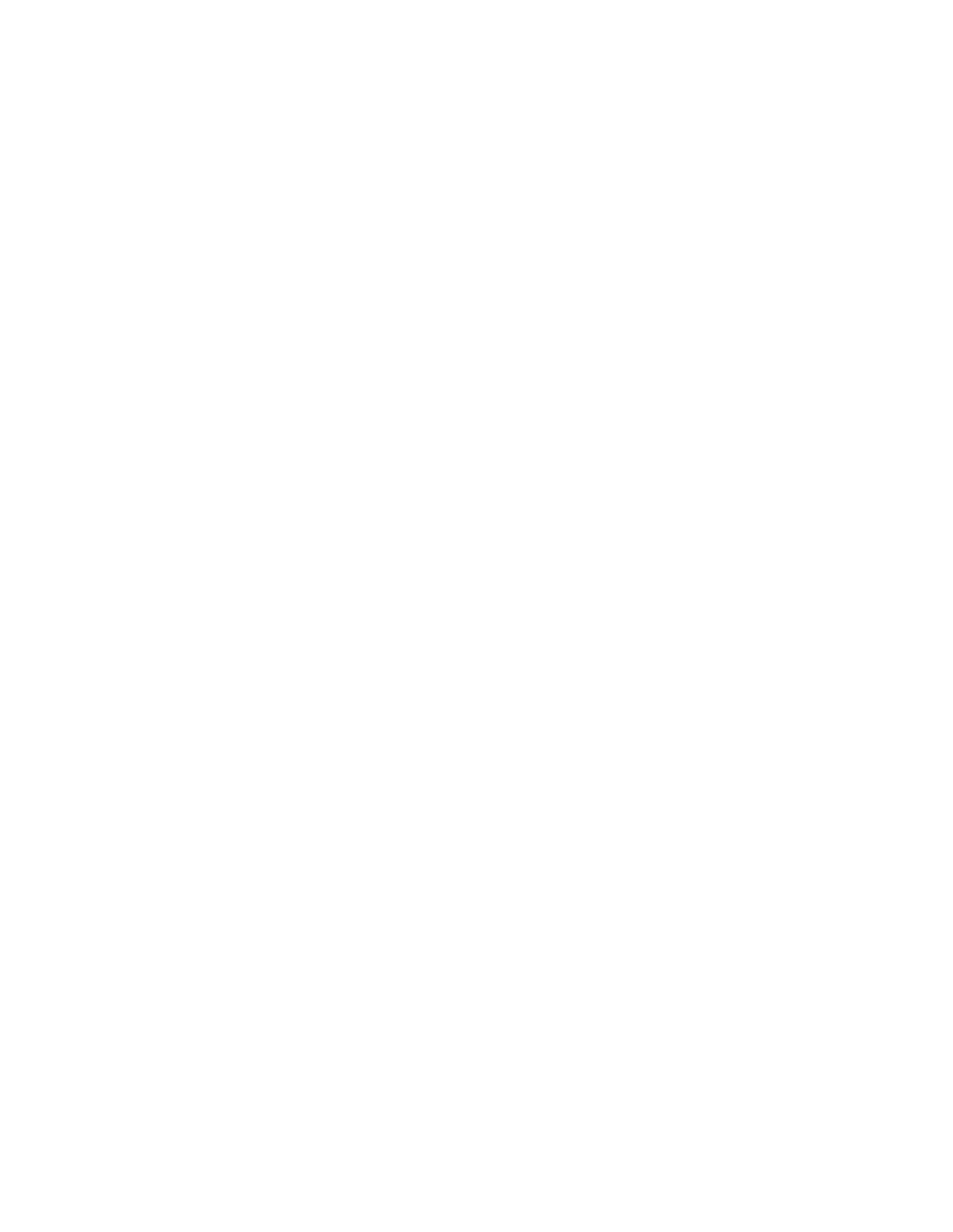#### **WHY PLAN?**

Our community has its share of challenges, and sometimes it becomes hard to remember to recognize and protect its assets. Improving our planning practices so they are more consistent and ongoing is an important way to do so; by carefully preparing for growth, refining our economic development strategy on a regular basis, anticipating and planning for infrastructure improvement, and generally accomplishing the important leadership role of guiding our community into the future in a competent and comprehensive way.

Despite a tiny population, an MHI critically lower than Colorado's, and other socioeconomic disadvantages, Creede is blessed with some incredible assets. It is about 96% Forest Service and boasts some of the most unspoiled, beautiful public lands that can be found in Colorado. It has a bold, colorful history and heritage that contributes heavily to its unique, endearing, gritty community character. It is an enviably rich artistic and cultural community, with a world-renown repertory theatre, extremely wellknown artist studios and galleries, a vibrant live music scene, and hundreds of arts & culture events throughout the year. It boasts many amenities that similarly sized communities tend to lack, among them, high speed fiber optic internet access, excellent grocery, hardware, and gift shopping, a unique community center, a recreation center, and an exemplary early learning center and school.

The existing Comprehensive Plan was prepared in 2000 and partially adopted in 2002. It addresses five main areas: Environment/Natural Resources, Character/Heritage Preservation, Land Use/Growth Management, Economic Development, and Services/Facilities. It is thorough and full of valuable information and recommends level-minded changes, some of which were made shortly after to the benefit of the community; some of which were left undone thereby squandering a good deal of hard work. It is important to remember that good and faithful execution of any plan is even more important than the creation of the plan itself. Regardless, it was very well done, and a good portion of what needs to be done is to simply discard recommendations which have been accomplished and are no longer relevant, and to replace them with new goals.

Several other plans exist which could heavily inform a comprehensive plan update. The most valuable and recent was the Creede Downtown Assessment, prepared in 2015 by the Colorado Main Street Program and an economic development group called the Creede Community Foundation. The 2011 "Bottom-Up" Mineral County Economic Development Goals and Strategies is similar to, but less comprehensive than the Downtown Assessment. It has very practical and useful recommendations, but has, for all intents and purposes, disappeared from planning exercises and also needs to be resuscitated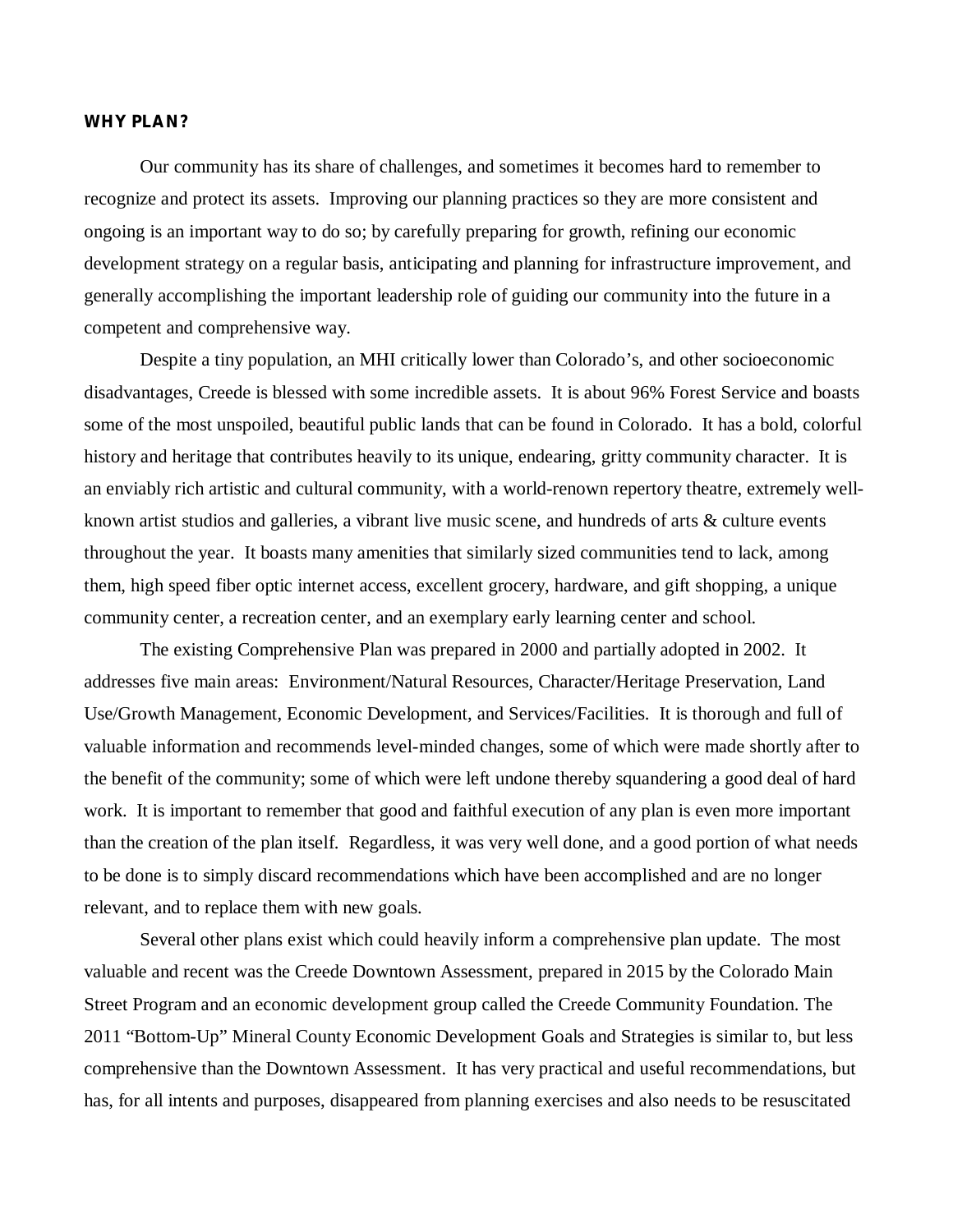in some way. Two plans which would of course be outdated but contain a great deal of valuable insights and could help to establish a record of accomplishment are the 1977 Mineral County Comprehensive Plan and the 1990 Long Range Economic and Community Development Plan.

Creede's need for useful, relevant, and updated comprehensive plan is clear. The elaborate process that is required to do it the right way will take a great deal of energy from comprehensive planning champions and will take at least a few years. However, as anyone who has been lucky enough to live and work in Creede knows, protecting it through responsible planning is well worth the effort. Carefully planning the approach to updating the comprehensive plan is important to generate the community support, exhaustiveness, accuracy, and usefulness the plan will need. I am offering the city and the county **preliminary** comprehensive planning work at no charge as my final practicum project (hereafter referred to as "student"). What follows is a strategic plan to approaching this update combining intergovernmental cooperation, community engagement, student support, and professional consultant engagement.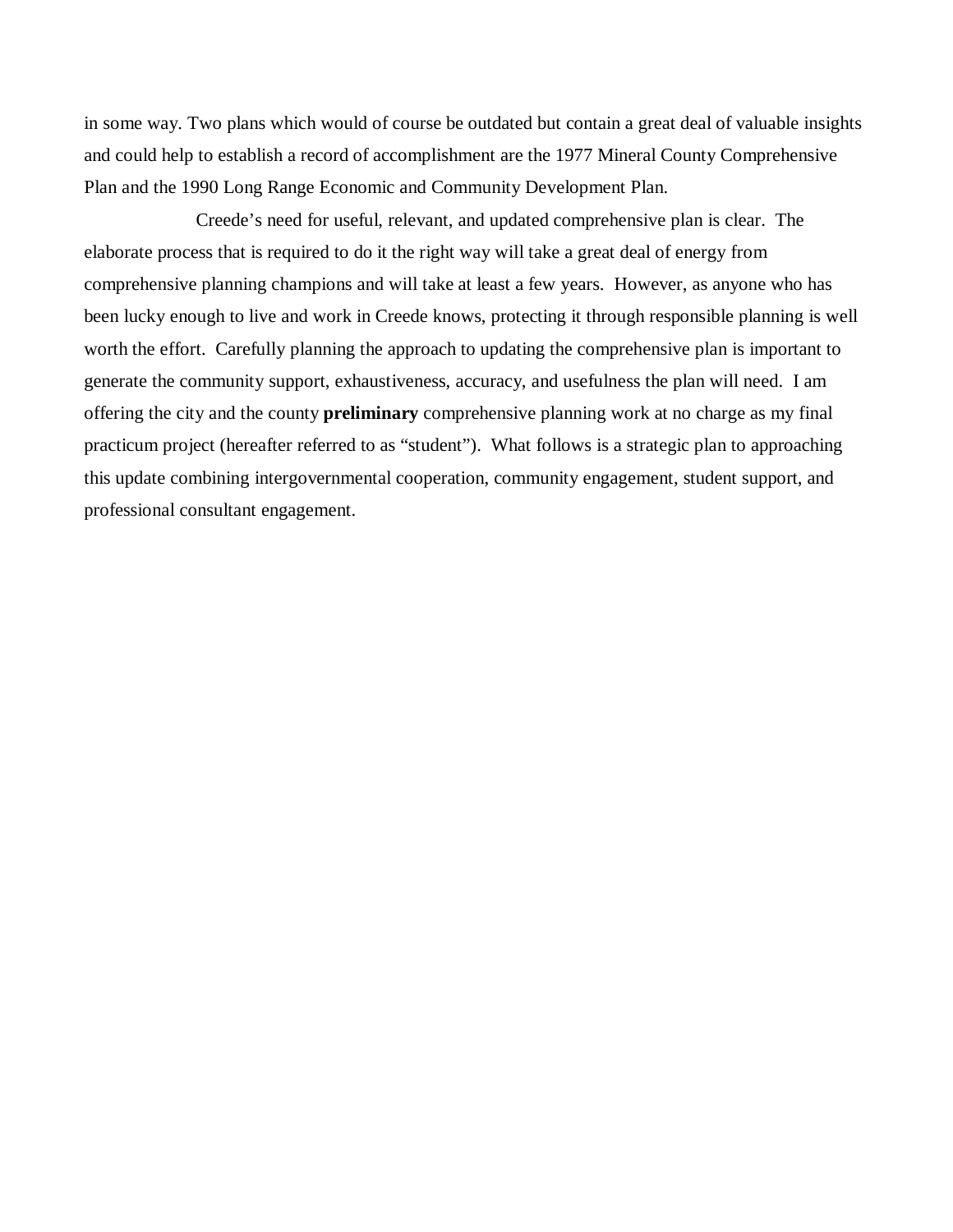#### **Creede Community Strategy for Comprehensive Plan Updating**

### **1. Preliminary Planning Activities**

### **a. Create Strategy to Gain Public Support for an Update**

- Generate a communication plan or "needs assessment" addressing the benefits of an l, update, including relevance, changing demography, "road-mapping" for elected officials, participatory government opportunities, etc.
- Strategize garnering community support/implementation plan. ä,
- Ensure that all elected officials are invested, supportive, and have the tools to help build  $\mathbf{r}$ community support.

### **b. Identify Jurisdiction & Define Preliminary Planning Objectives**

- Clearly identify with community colleagues which jurisdiction will be using the plan and ä, how. Does it still make sense to have a joint City-County plan? Short, usable jointly adopted Comp Plan with adaptable single-jurisdiction, multi-jurisdiction, gov-nonprofit "sub-plans?"
- Also an optimal time to set goals, subject to change depending on community outreach l, efforts, for length of process, target year for plan (Creede/Mineral County 2030?), subject matter, funding needs, internal champions, and commitment levels.
- Identify target population for surveying and outreach.

### **c. Existing Plan Assessment**

- Student extracts information from all existing plans should be extracted, summarized, and ordered from most valuable and useful to perhaps outdated or inapplicable in an extremely digestible format for public participation.
- l, No decisions should be made about content at this point.
- If apparent, identify implementation obstacles to past plans and strategize accordingly. t,

## **d. Update Data**

- Student updates demographic data as available.
- Student prepares for elected officials professionally procured data needs.

## **2. Initial Community Surveying**

#### **a. Anticipate Public Opposition**

 $\hat{\mathbf{r}}$ Prepare messaging and consistent positive response to public opposition.

#### **b. Design Community Survey**

- Design interaction platform with prepared summary of all past comprehensive plans ä,
- Design traditional comprehensive planning survey component, which will develop a  $\mathbf{r}$ picture of citizen wants, needs, and desires, top concerns, and priorities for use in a comprehensive plan
- The survey will likely have a mainly online presence, with paper versions made available ä, for distribution to seniors, use in the classroom, public outreach, and for general distribution at the post office and other public places for those who do not use electronic devices.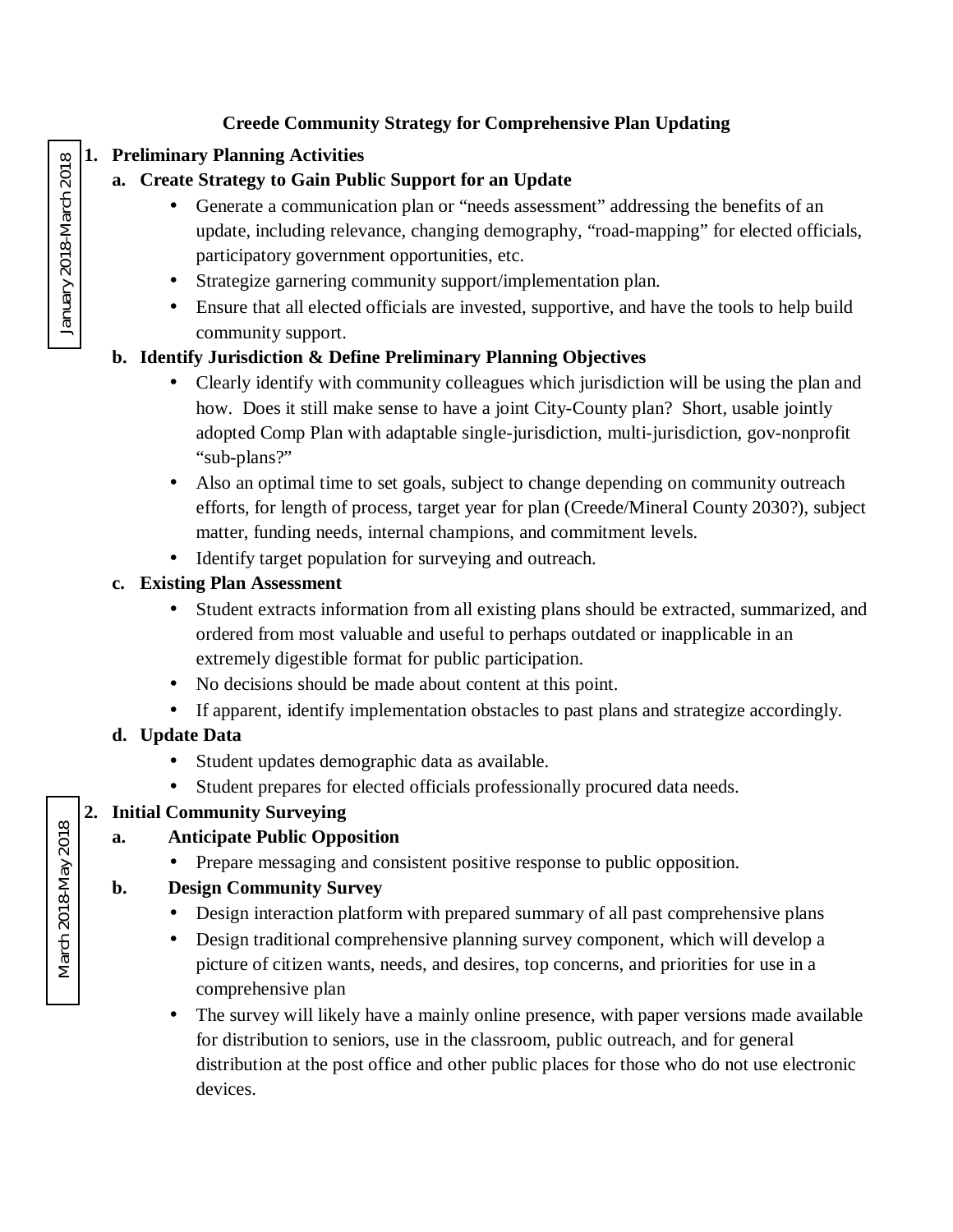Prior to release, the survey and survey methodology submitted for approval by all  $\Box$ jurisdictions involved to help remove bias, gain consensus, and ensure accuracy.

## **c. Using Survey Data**

Prepare survey findings with an eye towards use in drafting and finalizing updated  $\mathcal{L}^{\text{max}}$ Comprehensive Plan. Develop insights, identify the most important findings, prepare graphics and other tools for public consumption.

### **3. Drafting a Revision**

- **a. Identify More Specific Plan Objectives**
	- Use survey data to refine direction of draft.
	- l, Consider draft with a primary goal of **implementation;** i.e., usefulness, accessibility, digestibility, relevance, simplicity, etc..
	- Consider draft with a secondary goal of **usefulness**; i.e., is the format such that it will be used often enough to create a culture of ongoing planning?
	- Finalize format.

# **b. Evaluate Draft Feasibility**

- ł, Student prepares for elected officials progress report of the comprehensive plan update activities.
- $\mathbf{r}$ If direction and time permits, a draft could conceivably be prepared by student with an eye towards public input and decision making within draft.
- Alternatively, the drafting component could be incorporated in the scope of work for a  $\mathbf{r}^{\prime}$ consultant.

## **4. Evaluate Progress and Obtain Consulting**

## **a. Obtain Technical Assistance**

- Student submits all relevant material and participation is as a staff member only (assistance with community outreach, draft maintenance, technical assistance coordination and support, etc.).
- ł, Obtain Technical Assistance. At this point, the plan is an authentic representation of community wants and needs, and can be improved significantly by professionally executed community outreach and drafting.

## **b. Consider Technical Assistance Specifics**

- $\mathbf{r}^{\prime}$ Secure funding.
- Consider DOLA resources and APA Community Planning Assistance Teams  $\mathbf{r}$
- $\mathbf{r}^{\prime}$ Prepare and distribute RFP.

## **5. Public Outreach Process**

- **a. Engage creatively, deeply, and meaningfully with Creede & Mineral County Community.**
	- Use it as a tool to establish better relationships between government groups, help to heal old grudges and misunderstandings, and help reconcile the divergent group interests in the community.

May 2018-September 2018 May 2018-September 2018

Fall 2018

2019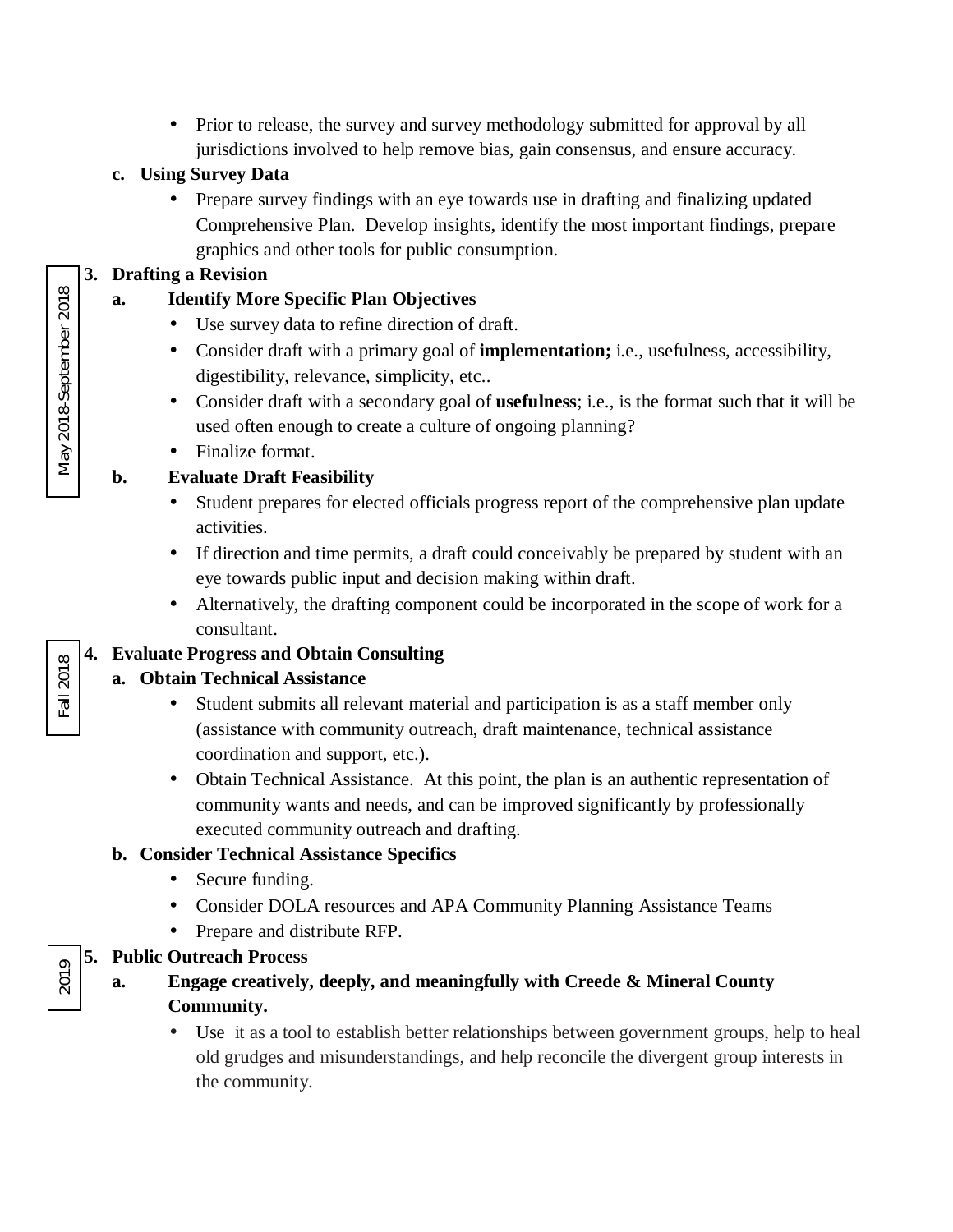## **b. Design Specific Outreach Format(s) and Create Corresponding Planning Outreach Materials**

- ä, Different groups will require different types of interaction and materials.
- Highly interactive outreach should be a central goal: Common tools for interactive  $\mathcal{L}^{\text{max}}$ planning with groups include maps which can be drawn on, large lists of goals, priorities, or infrastructure projects where groups can "vote" with stickers or post-its, actual portions of the draft with room to "vote" on certain components, and models
- Departing from traditional civic planning practices to more creative strategies in these  $\mathbf{r}$ venues might be more effective.

#### **c. Create Online Interaction Platform**

- Central place where all relevant material, survey results, plan drafts, outreach schedules, and other related information can be housed.
- $\mathbf{r}$  . Provides residents a way to interact with all of the community outreach materials from home.

#### **d. Create Offline Interaction Platform**

Identical outreach materials should be available on paper for those without internet access ä. or comfort with online interaction activity.

#### **e. Leverage Stakeholders**

- **Identify disparate groups:** seniors, students, youth, millennials/singles, family-aged residents, business owners, nonprofit entities, low income groups, service workers, public employees, mine/industry representatives, the arts community, the recreation/activities/sports community, the fishing/hunting community, and any other distinct groups that emerge from community surveying.
- · Tailor community outreach to each group.

#### **f. Market Planning Efforts Throughout Community**

ä, Thoughtful, visible, non-traditional, all-inclusive marketing for planned community outreach.

#### **g. Events/Charrettes/Field Trips/Focus Groups**

- Good facilitators with "outsider credibility."  $\mathcal{L}^{\text{max}}$
- Consistent presence of local community leaders.
- L. Data collection and incorporation into finalization.

#### **6. Finalizing the Plan**

- Incorporate all public data.
- Consultants should team with several community leaders to finalize the draft and check for bias or inaccuracy.

#### **7. Facilitate Adoption**

- Legal adoption by all previously selected jurisdictions.
- In order to further promote cohesion, area non-profits and the Chamber of Commerce should be invited to adopt the plan via proclamation and use it to help guide their planning and decision making.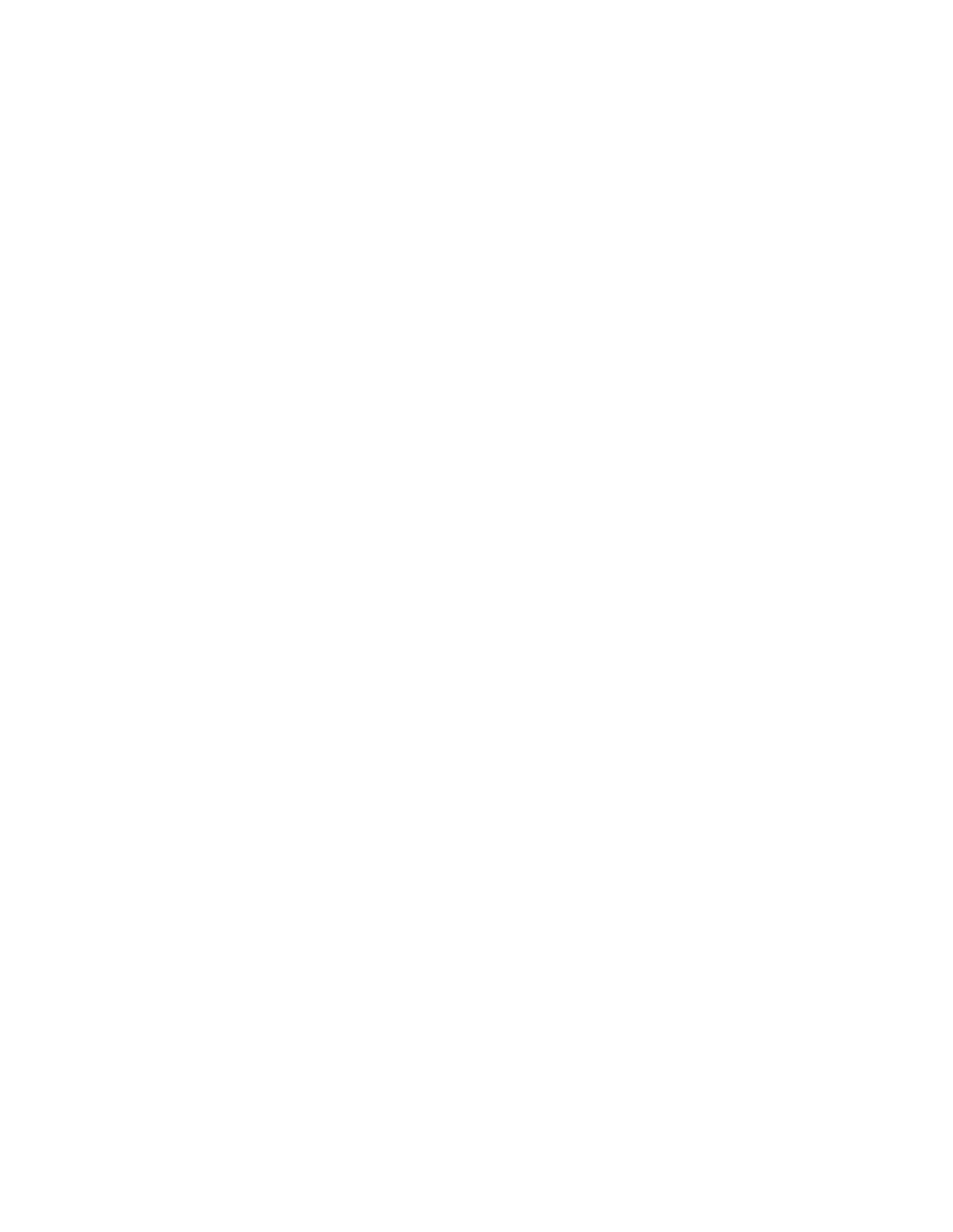# **Resolution 2018-\_\_**

# **Supporting the Creation of the Creede & Mineral County 2030 Plan**

**Whereas,** the Board of County Commissioners of Mineral County, Colorado, and the Board of Trustees of the City of Creede, A Colorado Town recognize the value of informed, collaborative, and consistent community planning for the future, and;

**Whereas,** the Board of County Commissioners of Mineral County, Colorado, and the Board of Trustees of the City of Creede, A Colorado Town views the Creede & Mineral County area as one community, and, as such, their constituents are best served with community planning which considers the community as a whole and is created with shared resources, and;

**Whereas,** the Board of County Commissioners of Mineral County, Colorado, and the Board of Trustees of the City of Creede, A Colorado Town recognizes the contributive value of community leaders and planning activities of the past, and;

**Whereas,** the Board of County Commissioners of Mineral County, Colorado, and the Board of Trustees of the City of Creede, A Colorado Town has the opportunity to utilize the services of a local graduate student to commence preliminary planning activities, and;

**Whereas,** the Board of County Commissioners of Mineral County, Colorado, and the Board of Trustees of the City of Creede, A Colorado Town desire a community plan that is upto-date, that is implementable, and that elicits intergovernmental, interorganizational, and community-wide consensus to guide future decision-making,

#### **NOW, THEREFORE, BE IT RESOLVED THAT:**

**Section 1.** The Board of County Commissioners of Mineral County, Colorado, and the Board of Trustees of the City of Creede, A Colorado Town hereby commit to supporting the creation of the Creede & Mineral County 2030 Plan with the following qualities:

- A. That the plan incorporates the valuable contributions of all previous community comprehensive plans, economic plans, and community plans to preserve their value while building on their legacy.
- B. That the plan is created with the objective that community goals contained in the document are practical, accessible, and clear so that community leadership groups are empowered to implement them.
- C. That the plan is created by the Creede & Mineral County community by incorporating a comprehensive community engagement strategy which includes community surveying, community outreach sessions, and targeted community workshops.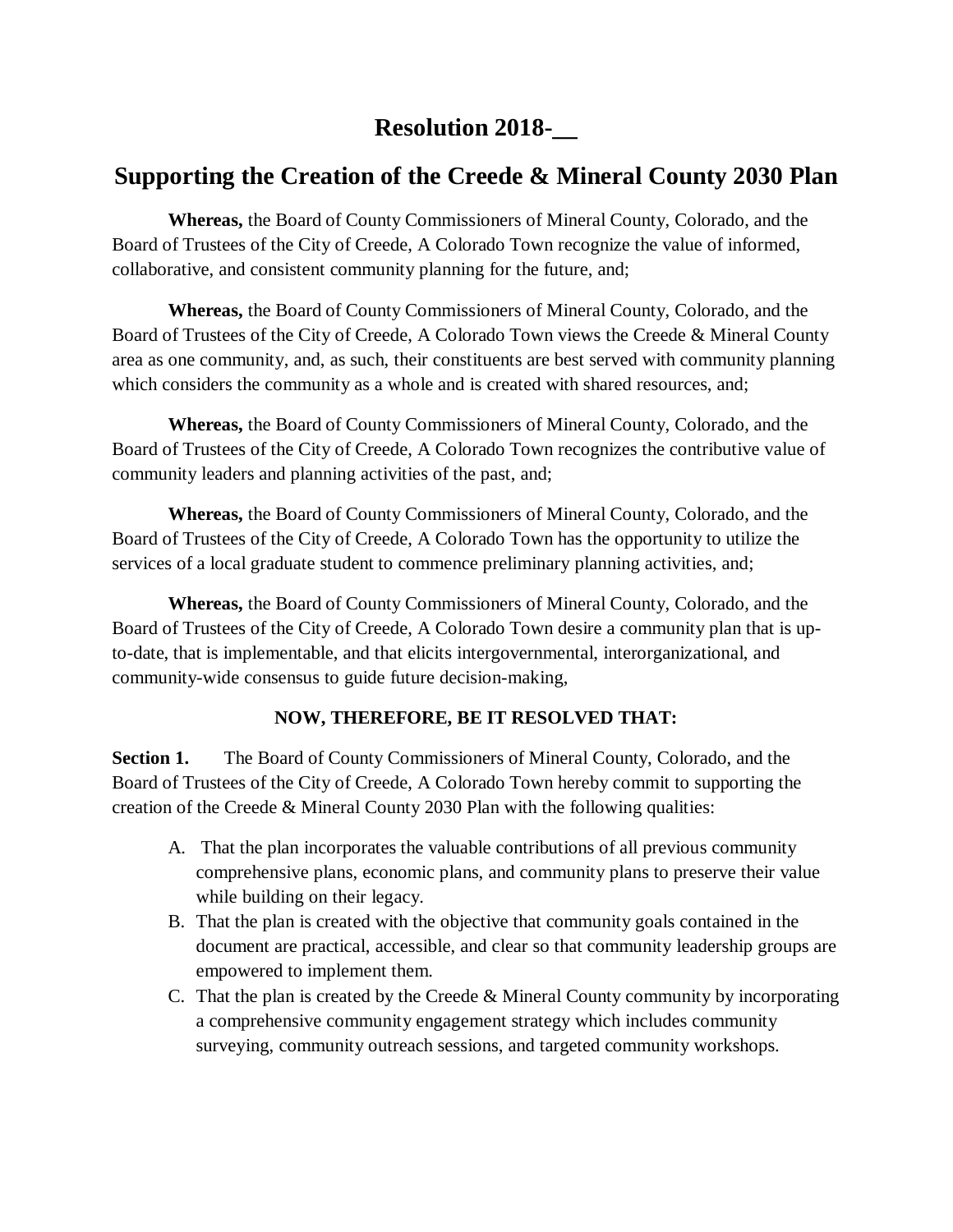**Section 2.** The Board of County Commissioners of Mineral County, Colorado, and the Board of Trustees of the City of Creede, A Colorado Town hereby commit to supporting the creation of the Creede & Mineral County 2030 plan with a 2019 target completion date. **Section 3.** The Board of County Commissioners of Mineral County, Colorado, and the Board of Trustees of the City of Creede, A Colorado Town hereby authorizes graduate student to engage with free planning assistance organizations, the City of Creede Planning & Zoning Commission, the Mineral County Planning & Zoning Commission, and Creede & Mineral County voters in order to complete the preliminary comprehensive planning tasks, including updating data, summarizing previous plans, creating and administering a community survey subject to approval by the Board of County Commissioners of Mineral County, Colorado, and the Board of Trustees of the City of Creede, A Colorado Town, and creating a draft Creede & Mineral County 2030 plan for use in community workshops.

**Section 4.** The Board of County Commissioners of Mineral County, Colorado, and the Board of Trustees of the City of Creede, A Colorado Town shall share any costs incurred by the preliminary work of the graduate student not to exceed \$100 equally. Future expenditures on the creation of the plan as determined necessary by both entities, such as technical assistance or professional consultation shall require joint approval by the Board of County Commissioners of Mineral County, Colorado, and the Board of Trustees of the City of Creede, A Colorado Town. **Section 5.** The Board of County Commissioners of Mineral County, Colorado, and the Board of Trustees of the City of Creede, A Colorado Town commit to cooperation and collaboration in service of the creation, revision, and completion of the Creede & Mineral County 2030 plan.

#### **APPROVED AND ADOPTED THIS \_\_\_\_ DAY OF \_\_\_\_\_\_\_\_\_\_\_\_, 2018 BY THE BOARD OF TRUSTEES OF THE CITY OF CREEDE, A COLORADO TOWN:**

**\_\_\_\_\_\_\_\_\_\_\_\_\_\_\_\_\_\_\_\_\_\_\_\_\_\_\_\_\_\_\_\_\_\_ \_\_\_\_\_\_\_\_\_\_\_\_\_\_\_\_\_\_\_\_\_\_\_\_\_\_\_\_\_\_\_\_\_\_** 

**Mayor, BOT Clerk** 

**APPROVED AND ADOPTED THIS \_\_\_\_ DAY OF \_\_\_\_\_\_\_\_\_\_\_\_, 2018 BY THE BOARD OF TRUSTEES OF THE CITY OF CREEDE, A COLORADO TOWN:**

**\_\_\_\_\_\_\_\_\_\_\_\_\_\_\_\_\_\_\_\_\_\_\_\_\_\_\_\_\_\_\_\_\_\_ \_\_\_\_\_\_\_\_\_\_\_\_\_\_\_\_\_\_\_\_\_\_\_\_\_\_\_\_\_\_\_\_\_\_** 

**Chairman, BOCC** Clerk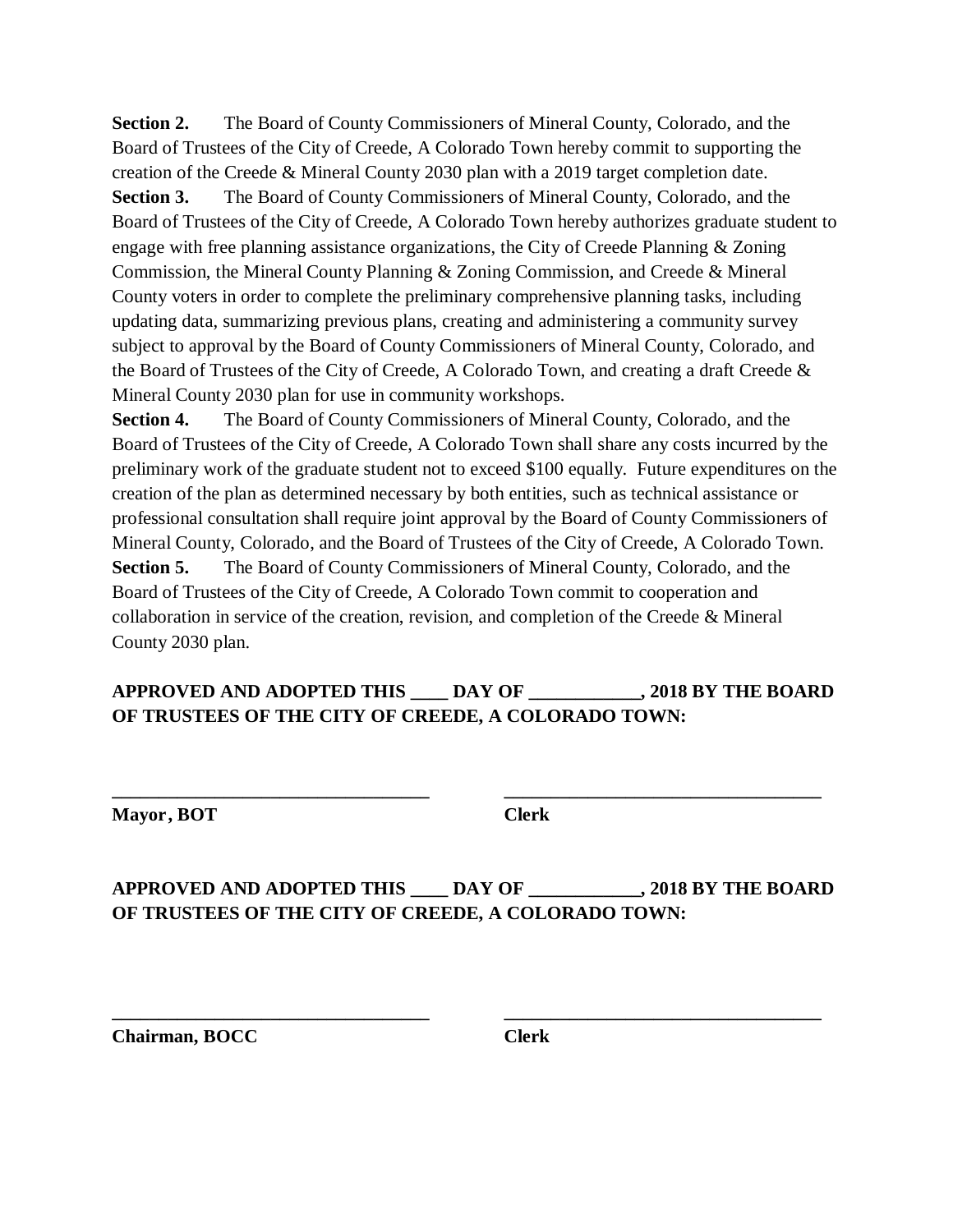# Creede & Mineral County Comprehensive Plan Community Survey

**Your participation in this survey is critical for planning for the future of our community, and your participation is deeply appreciated.**

**The aim of this survey is to get public input from Creede & Mineral County on a wide range of topics affecting our area; therefore, it may take up to an hour. For those of you on a computer or mobile device, you can save your survey and continue later with your unique ID and email address.\*\*\***

**Participation will require a unique ID. For adults, this ID will be your Creede or Mineral County voter ID. Please visit** 

**https://www.sos.state.co.us/voter/pages/pub/olvr/findVoterReg.xhtml to find this information. If you are a student, please use your individual student ID.** 

#### **A word on confidentiality and accuracy:**

This survey may request information from you that you hesitate to provide due to its sensitive nature. Please consider that this information gives Creede & Mineral County leaders critical concrete data for good governance and your answers are completely anonymous. Your unique identification number is used to grant you access to the survey, but does not remain connected to your survey answers.

If you are submitting your survey by paper, this cover page with your unique ID will be separated from your answers immediately, used to deactivate use of the ID, and disposed of. Paper surveys will be accumulated and tabulated in bulk, similar to the election ballot procedure, in order to maintain anonymity.

If you are experiencing trouble filling out the survey or need clarification on a question, please contact Randi Snead @ (719-)849-0853 by text or voice.

# **VOTER IDENTIFICATION NUMBER: \_\_\_\_\_\_\_\_\_\_\_\_\_\_\_\_\_\_\_\_\_\_**

# **(UNIQUE IDENTIFIER)**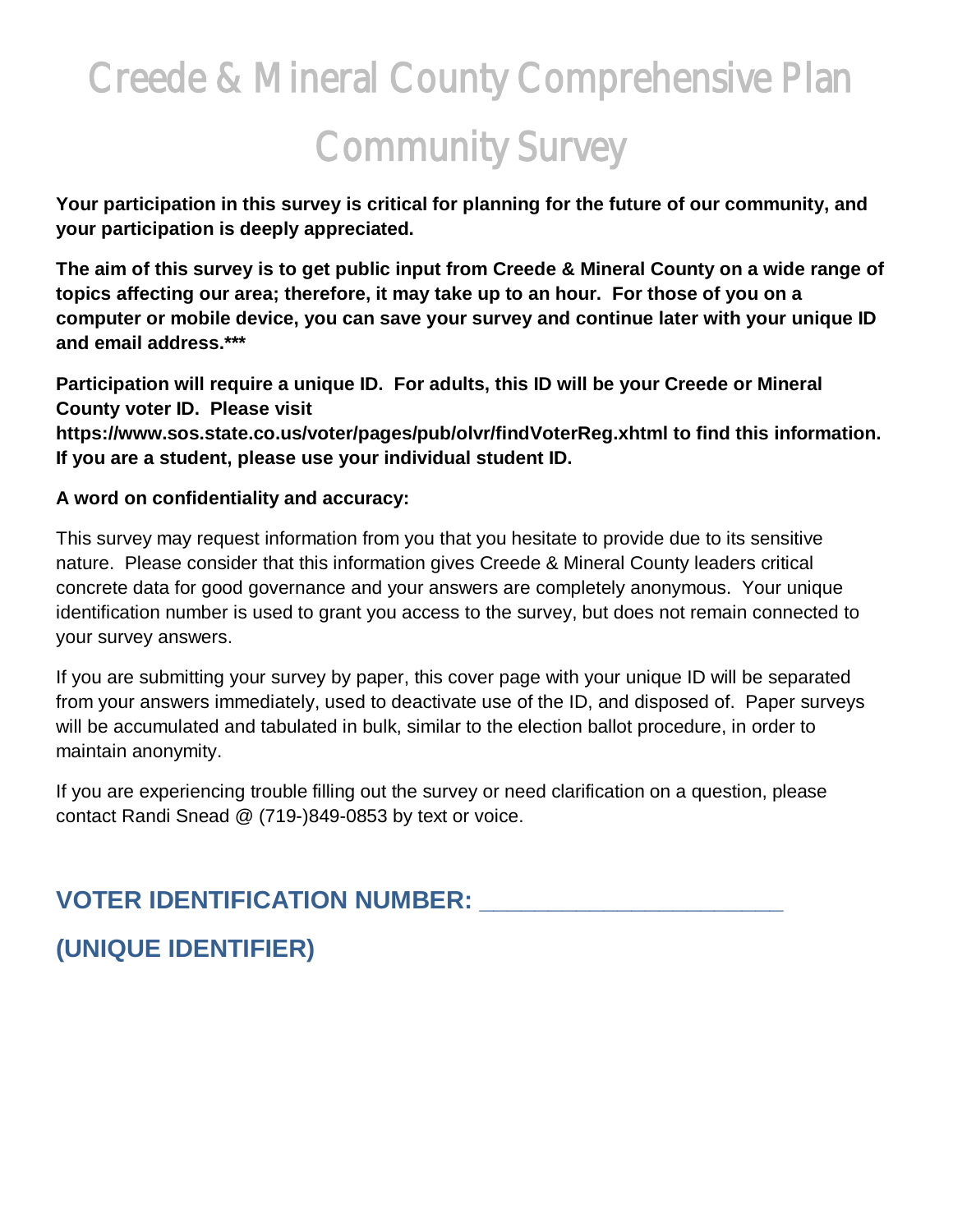# **DEMOGRAPHY**

|                                                                                | What is your age? ________    |                                                              |                                                                     |                                                                                                                                                                                                          |  |  |  |
|--------------------------------------------------------------------------------|-------------------------------|--------------------------------------------------------------|---------------------------------------------------------------------|----------------------------------------------------------------------------------------------------------------------------------------------------------------------------------------------------------|--|--|--|
|                                                                                |                               | How long have you been in the Creede/Mineral County Area?    |                                                                     |                                                                                                                                                                                                          |  |  |  |
| 0-1 YR $\Box$ 1-5 YRS $\Box$ 6-10 YRS $\Box$ 10-20 YRS $\Box$<br>20+YRS $\Box$ |                               |                                                              |                                                                     |                                                                                                                                                                                                          |  |  |  |
|                                                                                |                               |                                                              | How long do you intend to remain in the Creede/Mineral County Area? |                                                                                                                                                                                                          |  |  |  |
|                                                                                |                               |                                                              |                                                                     | 0-1 YR □ 1-5 YRS □ 6-10 YRS □ 10-20 YRS □ PERMANANTLY □                                                                                                                                                  |  |  |  |
| area?                                                                          |                               |                                                              |                                                                     | If you moved to Mineral County from another location, what were the main factors in choosing our                                                                                                         |  |  |  |
|                                                                                |                               |                                                              |                                                                     | If your family has been here for multiple generations, please indicate when they first arrived:                                                                                                          |  |  |  |
|                                                                                |                               |                                                              |                                                                     | After 2000 □ 1975-2000 □ 1950-1975 □ 1925-1950 □ 1900-1925 □ Before 1900 □                                                                                                                               |  |  |  |
|                                                                                |                               | Which part of Mineral County do you reside in?               |                                                                     |                                                                                                                                                                                                          |  |  |  |
|                                                                                |                               | Wolf Creek Pass Area/Closer to South Fork than Creede $\Box$ |                                                                     | In City Limits $\Box$ Creede Haven $\Box$ Holiday Acres $\Box$ Bristol Head Acres $\Box$ Ranch in<br>County $\Box$ Eagles Nest $\Box$ Kid Peak Estates $\Box$ County Residence Not in Subdivision $\Box$ |  |  |  |
|                                                                                | <b>COMMUNITY &amp; VISION</b> |                                                              |                                                                     |                                                                                                                                                                                                          |  |  |  |
|                                                                                |                               | Why do you choose to live in Creede/Mineral County?          |                                                                     |                                                                                                                                                                                                          |  |  |  |
|                                                                                |                               |                                                              |                                                                     |                                                                                                                                                                                                          |  |  |  |
|                                                                                |                               | Choose three words that best describe our community to you:  |                                                                     |                                                                                                                                                                                                          |  |  |  |
|                                                                                |                               |                                                              |                                                                     |                                                                                                                                                                                                          |  |  |  |
|                                                                                |                               | What do you like most about living here?                     |                                                                     |                                                                                                                                                                                                          |  |  |  |
|                                                                                |                               |                                                              |                                                                     |                                                                                                                                                                                                          |  |  |  |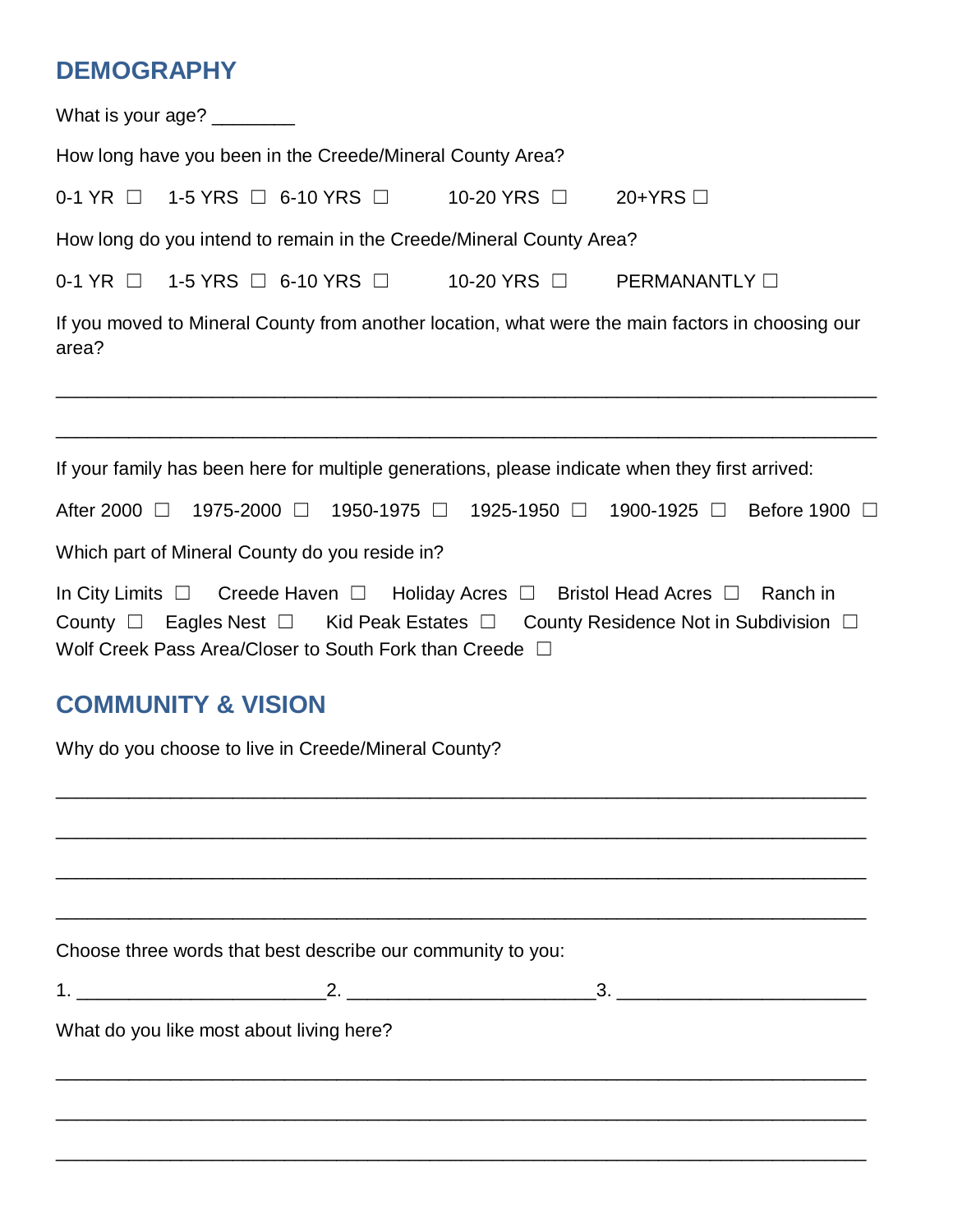What are the three biggest challenges facing our community?

| ႒<br><u>_</u> |  |
|---------------|--|
| ີ<br>ັ        |  |

Please rank the following "quality of life" items listed below in order of importance, with 1 meaning most important.

| Education                      | Proximity to public lands/outdoors |  |
|--------------------------------|------------------------------------|--|
| <b>Equality/Social Justice</b> | Reclamation of damaged environment |  |
| Family friendly                | Safety & Security                  |  |
| <b>High Quality Housing</b>    | Scenery                            |  |
| Livable wages                  | Small Town Atmosphere              |  |
| Natural environment            | Stable economy                     |  |
| Nightlife                      | Things to do                       |  |
| Open space/public lands        | Wildlife                           |  |
| Parking availability           | Other:                             |  |

Please rank what you think the following comprehensive plan priorities should be for our community in terms of importance, with 1 meaning most important.

| Develop a business incubator<br>for new small businesses | Improve community sidewalks, trails & walkability          |  |
|----------------------------------------------------------|------------------------------------------------------------|--|
| Develop marketing strategy to attract industry           | Promote/expand arts & culture                              |  |
| Develop marketing strategy to attract<br>telecommuters   | Provide adequate quality infrastructure                    |  |
| Develop strategy to increase diversity                   | Provide affordable housing                                 |  |
| Develop strategy to increase tourism                     | Provide community safety services                          |  |
| Develop/expand adult learning opportunities              | Pursue moving utilities underground                        |  |
| Expand recreational offerings and opportunities          | Sustainability (Renewable energy, green building,<br>etc.) |  |
| Expanding zoning to accommodate more<br>business zoning. | Other:                                                     |  |

Which words best express your vision of the Creede & Mineral County community in 2030?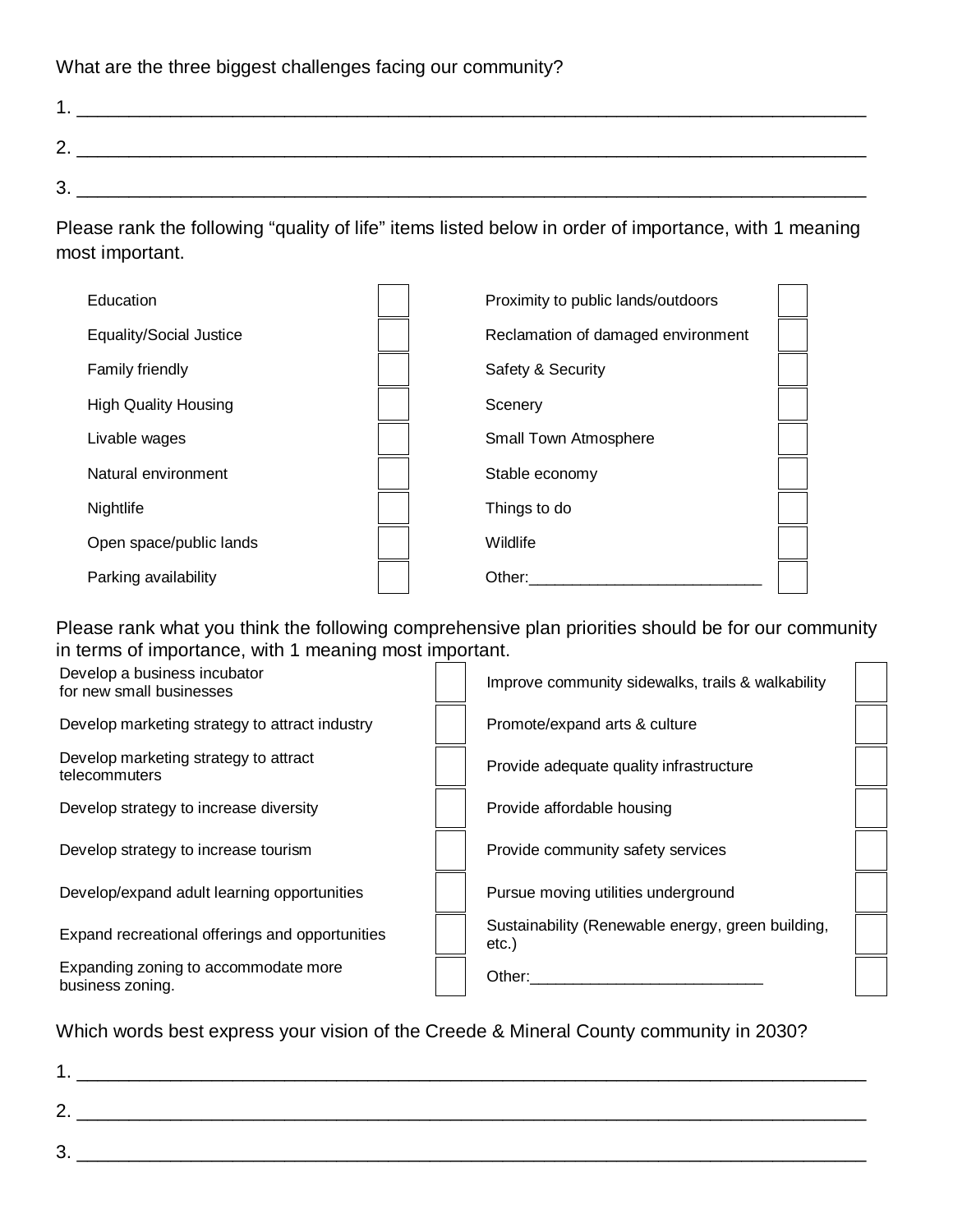| Do you think Creede /Mineral County is changing? YES $\Box$                                                                                                        |                   | $NO$ $\square$ |                     |                         |                      |
|--------------------------------------------------------------------------------------------------------------------------------------------------------------------|-------------------|----------------|---------------------|-------------------------|----------------------|
| If so, is it changing for better or for worse? BETTER $\Box$ WORSE $\Box$                                                                                          |                   |                |                     |                         |                      |
|                                                                                                                                                                    |                   |                |                     |                         |                      |
|                                                                                                                                                                    |                   |                |                     |                         |                      |
| <b>ECONOMY</b>                                                                                                                                                     |                   |                |                     |                         |                      |
| What is your work status? EMPLOYED FULL TIME $\Box$ EMPLOYED PART TIME $\Box$<br>UNEMPLOYED $\Box$ RETIRED $\Box$ SELF-EMPLOYED $\Box$ OTHER: ____________________ |                   |                |                     |                         |                      |
| Do you own your own business? YES □ NO □                                                                                                                           |                   |                |                     |                         |                      |
| If you work, where do you work (or, where is your business located if owner)?                                                                                      |                   |                |                     |                         |                      |
| CITY LIMITS O MINERAL COUNTY O OUTSIDE MINERAL COUNTY O                                                                                                            |                   |                |                     |                         |                      |
| Do you telecommute and/or work from home? YES $\Box$ NO $\Box$                                                                                                     |                   |                |                     |                         |                      |
|                                                                                                                                                                    |                   |                |                     |                         |                      |
| When you leave Mineral County for 24 hours or less, why do you leave?                                                                                              |                   |                |                     |                         |                      |
|                                                                                                                                                                    |                   |                |                     |                         |                      |
| If you leave for shopping, what products are you most likely to buy outside of Mineral County?                                                                     |                   |                |                     |                         |                      |
|                                                                                                                                                                    |                   |                |                     |                         |                      |
| How important are the following economic development initiatives for Creede & Mineral County?                                                                      |                   |                |                     |                         |                      |
|                                                                                                                                                                    | Very<br>Important | Important      | Mildly<br>important | <b>Not</b><br>important | <b>No</b><br>Opinion |
| Continued development of tourism industry & expansion of<br>tourist season                                                                                         | п                 | п              | п                   | г                       | <b>COL</b>           |
| Continued Investment/Improvement of Downtown Corridor                                                                                                              | п                 | <b>COL</b>     | o                   | o                       |                      |
| Developing a skilled workforce through training programs,<br>recruitment, continuing education                                                                     | n                 | L.             |                     | L.                      |                      |
| Expand resources for existing businesses                                                                                                                           | <b>CO</b>         | o              | o                   | <b>COL</b>              |                      |

 $\overline{\mathcal{L}_{\mathcal{A}}}$ 

 $\overline{\mathcal{L}}$ 

 $\overline{\mathbb{C}}$ 

 $\overline{\phantom{a}}$ 

 $\mathcal{L}(\mathcal{L})$ 

 $\overline{\mathbb{C}}$ 

 $\overline{\mathcal{C}}$ 

 $\frac{1}{\sqrt{2}}$ 

 $\frac{1}{\sqrt{2}}$ 

 $\overline{\mathcal{L}_{\mathcal{A}}}$ 

 $\hat{\mathcal{C}}$ 

 $\overline{\phantom{a}}$ 

 $\frac{1}{\sqrt{2}}$ 

| Increasing the number of living wage year-round jobs |  |  |
|------------------------------------------------------|--|--|
|------------------------------------------------------|--|--|

| Recruiting property investment, particularly along commercial |  |
|---------------------------------------------------------------|--|
| corridors                                                     |  |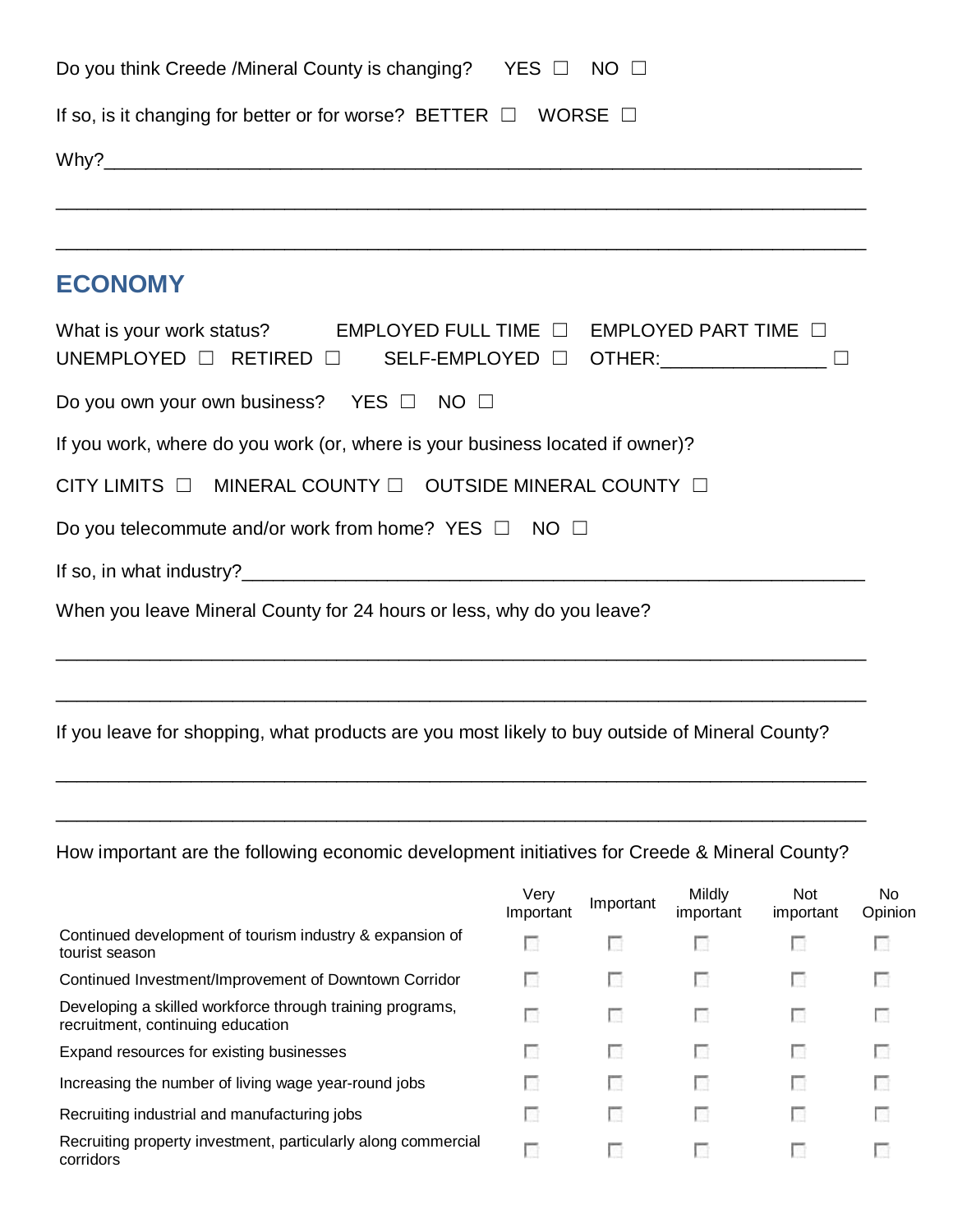|                                                                                     | Verv<br>Important                                     | Important | Mildly<br>important | <b>Not</b><br>important | No<br>Opinion |
|-------------------------------------------------------------------------------------|-------------------------------------------------------|-----------|---------------------|-------------------------|---------------|
| Supporting local entrepreneurship, especially small business<br>and home businesses | <b>I</b> Ser                                          | $\sim$    | $-10.7$             |                         |               |
| Other:                                                                              | $\mathcal{L}(\mathcal{L}) = \mathcal{L}(\mathcal{L})$ | $\sim$    | - 19                |                         |               |
| What businesses/industries would you most like to see in Creede & Mineral County?   |                                                       |           |                     |                         |               |

\_\_\_\_\_\_\_\_\_\_\_\_\_\_\_\_\_\_\_\_\_\_\_\_\_\_\_\_\_\_\_\_\_\_\_\_\_\_\_\_\_\_\_\_\_\_\_\_\_\_\_\_\_\_\_\_\_\_\_\_\_\_\_\_\_\_\_\_\_\_\_\_\_\_\_\_\_\_

\_\_\_\_\_\_\_\_\_\_\_\_\_\_\_\_\_\_\_\_\_\_\_\_\_\_\_\_\_\_\_\_\_\_\_\_\_\_\_\_\_\_\_\_\_\_\_\_\_\_\_\_\_\_\_\_\_\_\_\_\_\_\_\_\_\_\_\_\_\_\_\_\_\_\_\_\_\_

\_\_\_\_\_\_\_\_\_\_\_\_\_\_\_\_\_\_\_\_\_\_\_\_\_\_\_\_\_\_\_\_\_\_\_\_\_\_\_\_\_\_\_\_\_\_\_\_\_\_\_\_\_\_\_\_\_\_\_\_\_\_\_\_\_\_\_\_\_\_\_\_\_\_\_\_\_\_

Additional comments on Creede & Mineral County's Economy:

# **NATURAL ENVIRONMENT:**

How importantly do you value the following objectives?

|                                                                                                                                                                                                                                | Very<br>Important | Important | <b>Mildly</b><br>important | <b>Not</b><br>important | No<br>Opinion |
|--------------------------------------------------------------------------------------------------------------------------------------------------------------------------------------------------------------------------------|-------------------|-----------|----------------------------|-------------------------|---------------|
| Developing Sustainability/Resilience Plan                                                                                                                                                                                      | n                 | <b>CO</b> | п                          | <b>COL</b>              | L.            |
| Enhancing efforts to reduce energy usage by public vehicles and<br>buildings                                                                                                                                                   | П                 | П         | П                          | 19                      | L.            |
| Growing the network of trails                                                                                                                                                                                                  | П                 | п         | п                          | 19                      | п             |
| Improving the quality of existing parks and recreation amenities                                                                                                                                                               | n                 | п         | п                          | o                       | п             |
| Increasing renewable energy use in Creede & Mineral County                                                                                                                                                                     | П                 | o         | П                          | $\mathcal{L}$           | п             |
| Increasing the amount of park space in the city                                                                                                                                                                                | Œ                 | <b>A</b>  | L.                         | <b>A</b>                | Œ             |
| Preserving or enhancing access to parks and natural<br>environments                                                                                                                                                            | Г                 | П         | П                          | п                       | П             |
| Preserving or enhancing views                                                                                                                                                                                                  | П                 | o         | П                          | п                       | п             |
| Promoting development that occurs in a pattern that is sensitive<br>to air and water quality concerns                                                                                                                          | п                 | П         | П                          | П                       | п             |
| Promoting development that occurs in a pattern that is sensitive<br>to wildlife habitat                                                                                                                                        | П                 | П         | П                          | o                       | п             |
| Other: the contract of the contract of the contract of the contract of the contract of the contract of the contract of the contract of the contract of the contract of the contract of the contract of the contract of the con | П                 | <b>A</b>  | LG 1                       | LG.                     | L.            |
| Additional comments on Natural Environment:                                                                                                                                                                                    |                   |           |                            |                         |               |

\_\_\_\_\_\_\_\_\_\_\_\_\_\_\_\_\_\_\_\_\_\_\_\_\_\_\_\_\_\_\_\_\_\_\_\_\_\_\_\_\_\_\_\_\_\_\_\_\_\_\_\_\_\_\_\_\_\_\_\_\_\_\_\_\_\_\_\_\_\_\_\_\_\_\_\_\_\_

\_\_\_\_\_\_\_\_\_\_\_\_\_\_\_\_\_\_\_\_\_\_\_\_\_\_\_\_\_\_\_\_\_\_\_\_\_\_\_\_\_\_\_\_\_\_\_\_\_\_\_\_\_\_\_\_\_\_\_\_\_\_\_\_\_\_\_\_\_\_\_\_\_\_\_\_\_\_

# **HOUSING:**

| Do you own or rent? OWN $\Box$ RENT $\Box$ |  |  |
|--------------------------------------------|--|--|
|--------------------------------------------|--|--|

Please indicate what your monthly housing costs are: \_\_\_\_\_\_\_\_\_\_\_\_\_\_\_\_\_\_\_\_\_\_\_\_\_\_\_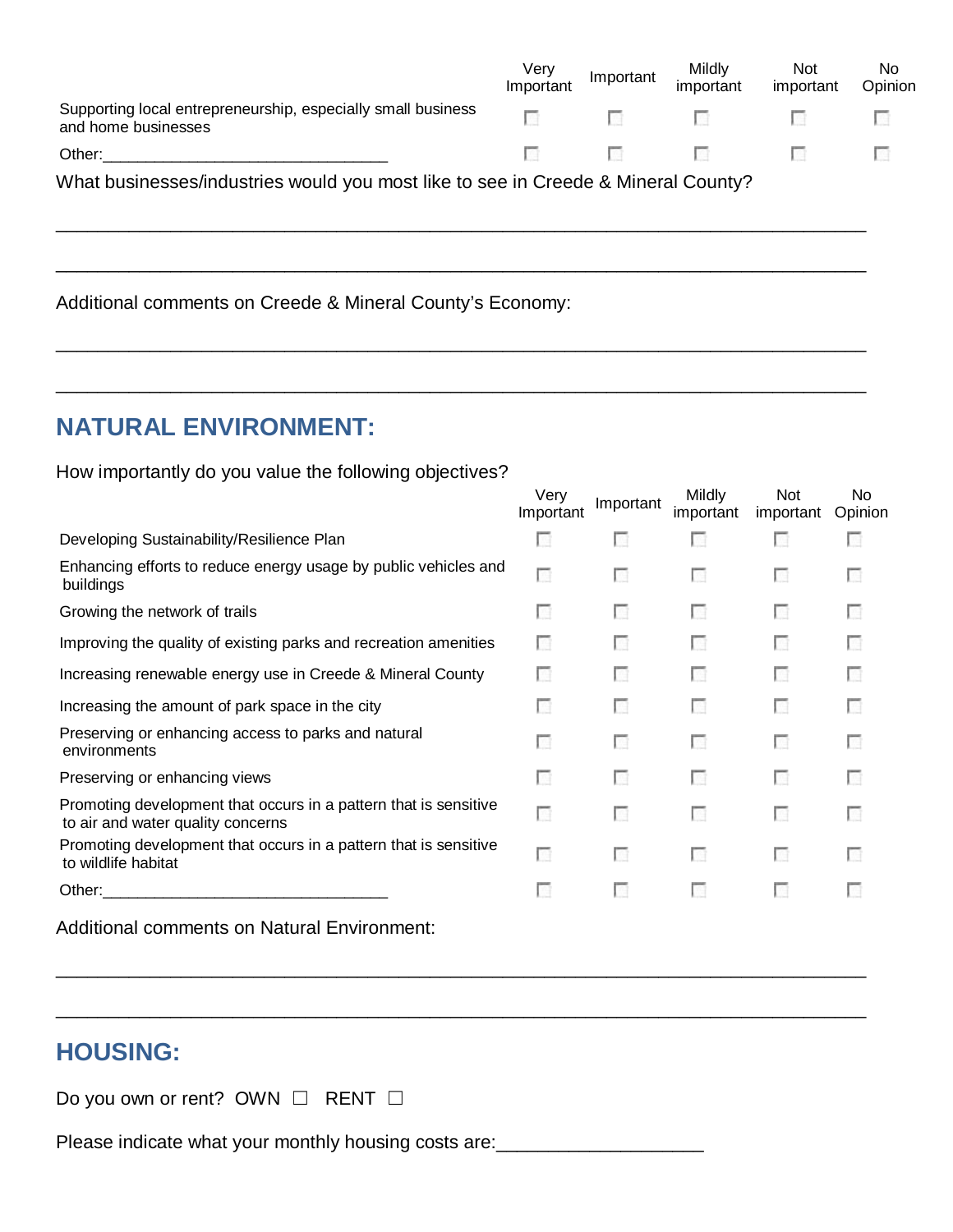| What percentage of your household income is spent on housing?<br>1%-30% □ 30%-40% □ 40%-50% □ 50%-60% □ 60%-70% □<br>$0\%$ $\Box$<br>More than 70% $\Box$ |
|-----------------------------------------------------------------------------------------------------------------------------------------------------------|
| Are you satisfied with your current housing? YES $\Box$ NO $\Box$                                                                                         |
|                                                                                                                                                           |
| Did you have difficulty in finding your current housing? YES $\Box$ NO $\Box$                                                                             |
| Are there a variety of housing types to choose from in Creede & Mineral County?<br>YES, SUFFICIENT VARIETY $\Box$ NO, MORE VARIETY NEEDED $\Box$          |
| If you chose more variety, is there a particular variety of housing that you would like to see more of<br>in Mineral County?                              |
|                                                                                                                                                           |
| Additional comments on Housing:                                                                                                                           |
| <b>PLANNING &amp; ZONING &amp; LAND USE:</b>                                                                                                              |
| What type of development do you think Creede needs more or less of?<br>More:                                                                              |

Less:

| Which areas should be zoned to allow retail businesses (choose all that apply)?<br>Main Street corridor, highway 149 corridor, all of Creede valley floor, Loma Street, Main Street |  |
|-------------------------------------------------------------------------------------------------------------------------------------------------------------------------------------|--|
| All City Limits $\Box$ Main Street Corridor $\Box$ All Valley Floor in City Limits $\Box$ Airport Area $\Box$                                                                       |  |
| Main "Cross" Streets □ Other area in city limits:                                                                                                                                   |  |
|                                                                                                                                                                                     |  |

\_\_\_\_\_\_\_\_\_\_\_\_\_\_\_\_\_\_\_\_\_\_\_\_\_\_\_\_\_\_\_\_\_\_\_\_\_\_\_\_\_\_\_\_\_\_\_\_\_\_\_\_\_\_\_\_\_\_\_\_\_\_\_\_\_\_\_\_\_\_\_\_\_\_\_\_\_\_

\_\_\_\_\_\_\_\_\_\_\_\_\_\_\_\_\_\_\_\_\_\_\_\_\_\_\_\_\_\_\_\_\_\_\_\_\_\_\_\_\_\_\_\_\_\_\_\_\_\_\_\_\_\_\_\_\_\_\_\_\_\_\_\_\_\_\_\_\_\_\_\_\_\_\_\_\_\_

\_\_\_\_\_\_\_\_\_\_\_\_\_\_\_\_\_\_\_\_\_\_\_\_\_\_\_\_\_\_\_\_\_\_\_\_\_\_\_\_\_\_\_\_\_\_\_\_\_\_\_\_\_\_\_\_\_\_\_\_\_\_\_\_\_\_\_\_\_\_\_\_\_\_\_\_\_\_

\_\_\_\_\_\_\_\_\_\_\_\_\_\_\_\_\_\_\_\_\_\_\_\_\_\_\_\_\_\_\_\_\_\_\_\_\_\_\_\_\_\_\_\_\_\_\_\_\_\_\_\_\_\_\_\_\_\_\_\_\_\_\_\_\_\_\_\_\_\_\_\_\_\_\_\_\_\_

Which areas should be zoned to allow service industry businesses (restaurants, bars, breweries, distilleries, etc.) (choose all that apply)? Main Street corridor, highway 149 corridor, all of Creede valley floor, Loma Street, Main Street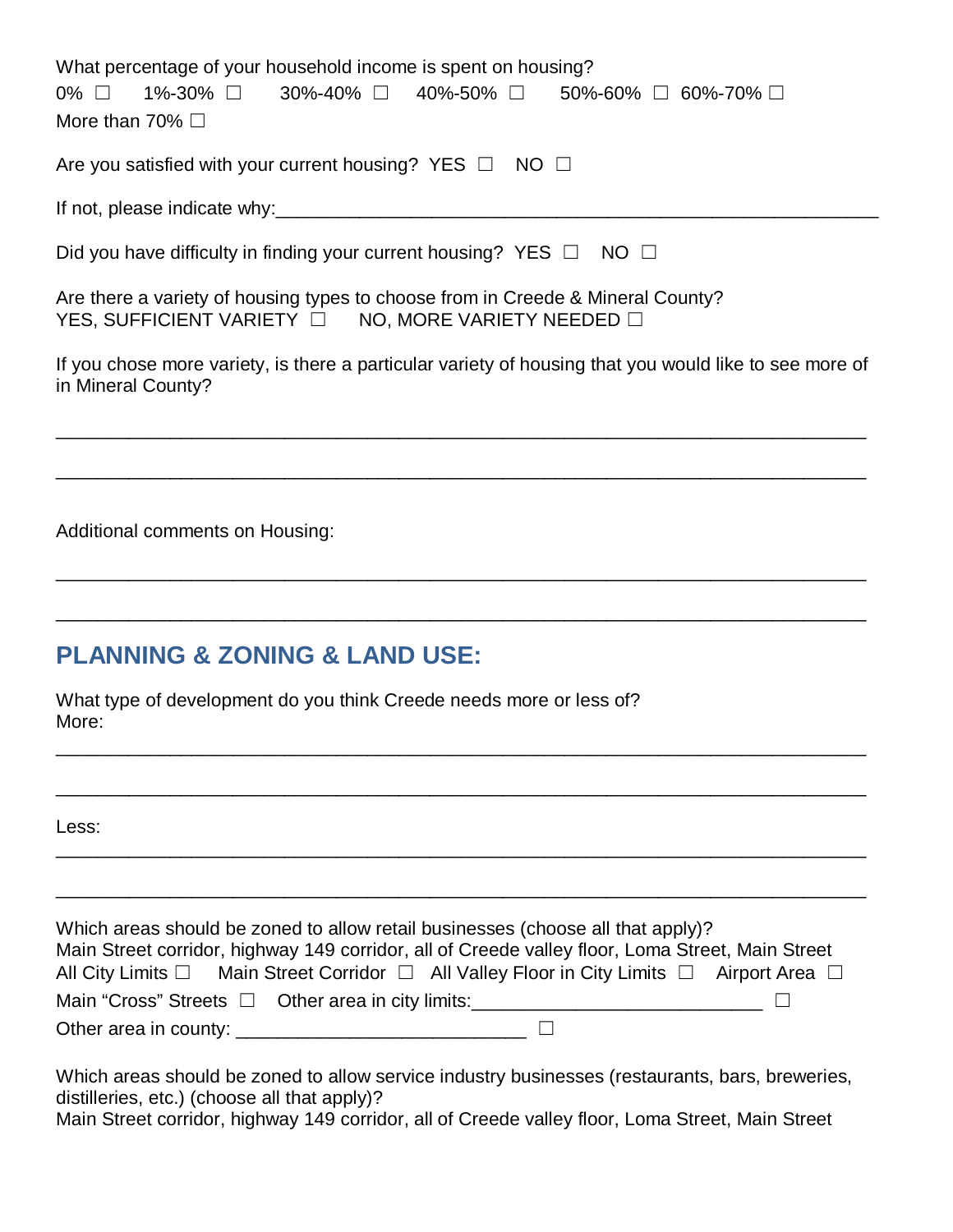| All City Limits $\square$ Main Street Corridor $\square$ All Valley Floor in City Limits $\square$ Airport Area $\square$<br>Main "Cross" Streets □ Other area in city limits: ______________________________                                                                                                                                                                                                                                                                                                                                                                                                                                |
|----------------------------------------------------------------------------------------------------------------------------------------------------------------------------------------------------------------------------------------------------------------------------------------------------------------------------------------------------------------------------------------------------------------------------------------------------------------------------------------------------------------------------------------------------------------------------------------------------------------------------------------------|
| Which areas should be zoned to allow commercial/industrial activity (industrial warehouses,<br>manufacturing, public works, etc). (choose all that apply)?<br>Main Street corridor, highway 149 corridor, all of Creede valley floor, Loma Street, Main Street<br>All City Limits $\square$ Main Street Corridor $\square$ All Valley Floor in City Limits $\square$ Airport Area $\square$<br>Main "Cross" Streets □ Other area in city limits: ______________________________<br>Other area in county: $\frac{1}{2}$ or $\frac{1}{2}$ or $\frac{1}{2}$ $\frac{1}{2}$ $\frac{1}{2}$ $\frac{1}{2}$ $\frac{1}{2}$ $\frac{1}{2}$ $\frac{1}{2}$ |
| Are you currently satisfied with the City of Creede's zoning map? YES $\Box$ NO $\Box$<br>If no, what changes would you like to see?                                                                                                                                                                                                                                                                                                                                                                                                                                                                                                         |
|                                                                                                                                                                                                                                                                                                                                                                                                                                                                                                                                                                                                                                              |
| Are you currently satisfied with Mineral County's zoning map? YES $\Box$ NO $\Box$<br>If yes, what changes would you like to see?                                                                                                                                                                                                                                                                                                                                                                                                                                                                                                            |
|                                                                                                                                                                                                                                                                                                                                                                                                                                                                                                                                                                                                                                              |
|                                                                                                                                                                                                                                                                                                                                                                                                                                                                                                                                                                                                                                              |

How important are the following objectives for our community?

|                                                                                                                                                                                                                      | Very<br>Important | Important  | Mildly<br>important | <b>Not</b><br>important | No.<br>Opinion |
|----------------------------------------------------------------------------------------------------------------------------------------------------------------------------------------------------------------------|-------------------|------------|---------------------|-------------------------|----------------|
| Expanding planning practices and activities.                                                                                                                                                                         |                   | L.         |                     | <b>COL</b>              | L.             |
| Expanding zoning to accommodate more business<br>zoning.                                                                                                                                                             | п                 | <b>COL</b> | <b>A</b>            | L.                      | L.             |
| Identifying areas for residential development for<br>population growth.                                                                                                                                              | п                 | <b>COL</b> | L.                  | п                       | L.             |
| Improving the development, permitting, and inspection<br>processes.                                                                                                                                                  | г                 | <b>COL</b> | П                   | П                       | L.             |
| Increasing density within city limits/promoting "infill"                                                                                                                                                             | L.                | <b>COL</b> | L.                  | L.                      | L.             |
| Increasing mixed-use development. Mixed-use<br>development is development in which multiple uses (ie.,<br>residential and retail) are co-located in specific areas so<br>as to promote walkable access between them. | г                 | <b>COL</b> | L.                  | П                       | L.             |
| Limiting new growth and development.                                                                                                                                                                                 | L.                | <b>COL</b> | <b>I</b> Gi         | L.                      | <b>I</b> Gi    |
| Preserving historic structures and sites.                                                                                                                                                                            | u                 | <b>A</b>   | L.                  | <b>COL</b>              |                |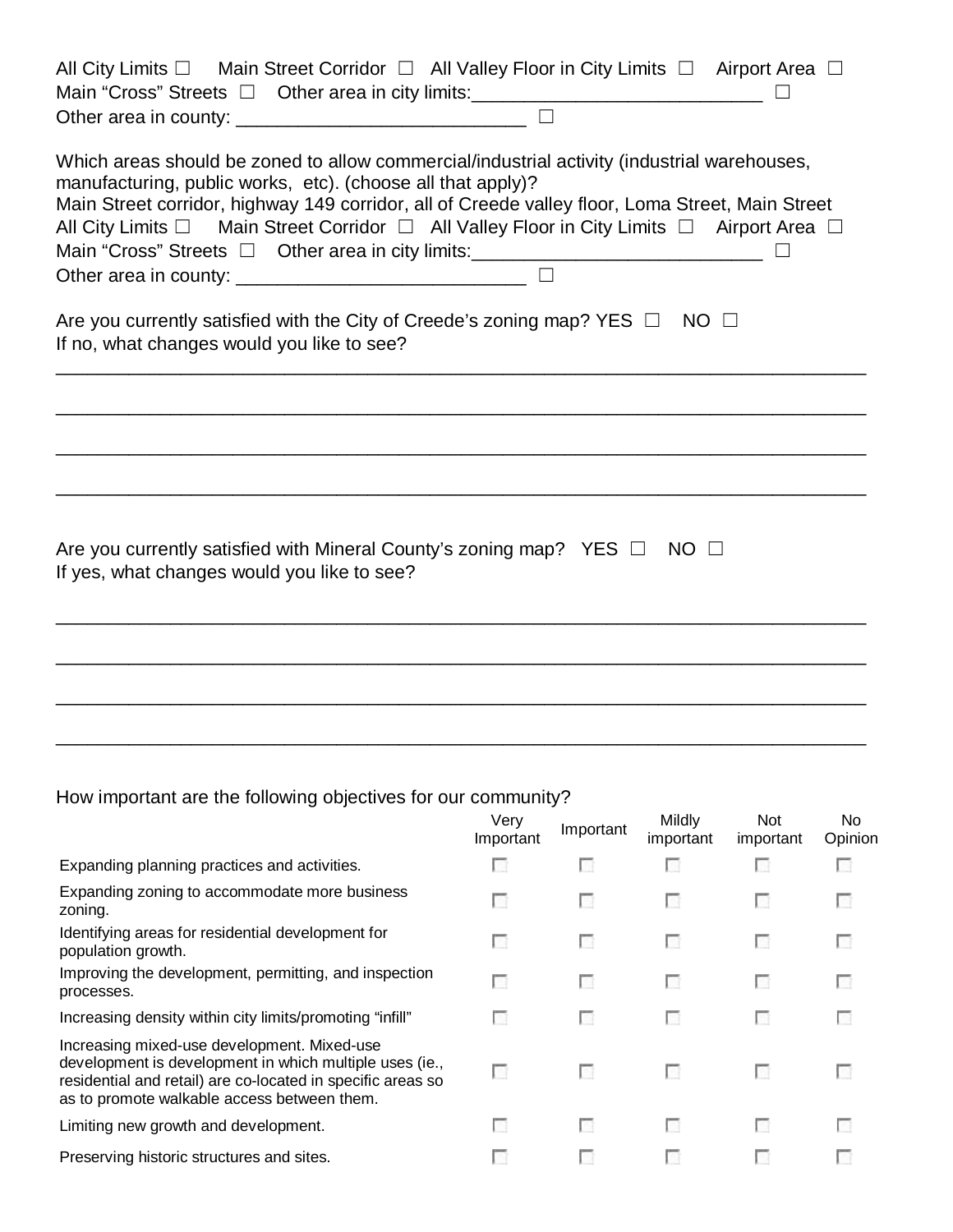|                                                                  | Very<br>Important | Important | Mildly<br>important                                                                                                  | <b>Not</b><br>important | No.<br>Opinion |
|------------------------------------------------------------------|-------------------|-----------|----------------------------------------------------------------------------------------------------------------------|-------------------------|----------------|
| Promoting a wider range of land uses throughout the city. $\Box$ |                   |           |                                                                                                                      |                         |                |
| Protecting open space.                                           |                   |           | <b>1966年 - 1976年 - 1986年 - 1986年 - 1986年 - 1986年 - 1986年 - 1986年 - 1986年 - 1986年 - 1986年 - 1986年 - 1986年 - 1986年</b> |                         |                |

Please rank the following neighborhoods according to where you would most like to see an increase in residential development in case of community growth, starting with 1 as most desirable:

| Airport Corner/Creede Haven 2                                                         | Miners/Rat Creek                    |  |
|---------------------------------------------------------------------------------------|-------------------------------------|--|
| Along Deep Creek Road                                                                 | Moonshine Mesa Area                 |  |
| Creede America Area/Amethyst Heights Vacant Area                                      | Other Hillside Adjacent to Creede   |  |
| Creede Haven 1/Holiday Acres Vacant Area                                              | Rio Grande River Valley Floor (All) |  |
| Infill existing residential areas by increased density<br>in/around business district | Elsewhere:                          |  |
|                                                                                       |                                     |  |

Additional comments on Land Use:

# **CREEDE & MINERAL COUNTY'S MAIN STREET/BUSINESS DISTRICT:**

\_\_\_\_\_\_\_\_\_\_\_\_\_\_\_\_\_\_\_\_\_\_\_\_\_\_\_\_\_\_\_\_\_\_\_\_\_\_\_\_\_\_\_\_\_\_\_\_\_\_\_\_\_\_\_\_\_\_\_\_\_\_\_\_\_\_\_\_\_\_\_\_\_\_\_\_\_\_

\_\_\_\_\_\_\_\_\_\_\_\_\_\_\_\_\_\_\_\_\_\_\_\_\_\_\_\_\_\_\_\_\_\_\_\_\_\_\_\_\_\_\_\_\_\_\_\_\_\_\_\_\_\_\_\_\_\_\_\_\_\_\_\_\_\_\_\_\_\_\_\_\_\_\_\_\_\_

#### Do you agree with the following statements?

|                                                                                                       | Strongly<br>agree | Agree        | <b>Disagree</b> | Strongly<br>disagree | No.<br>Opinion |
|-------------------------------------------------------------------------------------------------------|-------------------|--------------|-----------------|----------------------|----------------|
| Main Street has an appropriate number of housing units.                                               | L.                | L.           | <b>I</b> Gi     | L.                   | L.             |
| Main Street is a successful tourist destination.                                                      | <b>COL</b>        | L.           | L.              | L.                   | <b>COL</b>     |
| Main Street is appropriately affordable.                                                              | <b>COL</b>        | LG.          | L.              | <b>COL</b>           | L.             |
| Main Street is easily accessible.                                                                     | L.                | <b>A</b>     | <b>A</b>        | <b>COL</b>           | <b>COL</b>     |
| Main Street offers a suitable environment for pedestrians.                                            | L.                | <b>A</b>     | <b>A</b>        | <b>COL</b>           | L.             |
| Main Street successfully and appropriately serves Creede<br>residents.                                | г                 | <b>PRESS</b> | $\mathcal{N}$   | <b>COL</b>           | C.             |
| Main Street supports the right mix of uses, including<br>residential, retail, commercial, hotel, etc. | n.                | L.           | <b>I</b> Gi     | L.                   | u              |

#### How importantly do you value the following objectives?

|                                                                                | Verv<br>Important | Important  | Mildly<br>important | Not<br>important | No<br>Opinion |
|--------------------------------------------------------------------------------|-------------------|------------|---------------------|------------------|---------------|
| Expanding downtown hotel capacity                                              | L 19              |            |                     |                  |               |
| Expanding the ability for people to live downtown                              | m                 | <b>COL</b> |                     |                  |               |
| Expanding the ability for people to live walkable<br>distance from Main Street |                   | <b>COL</b> |                     |                  |               |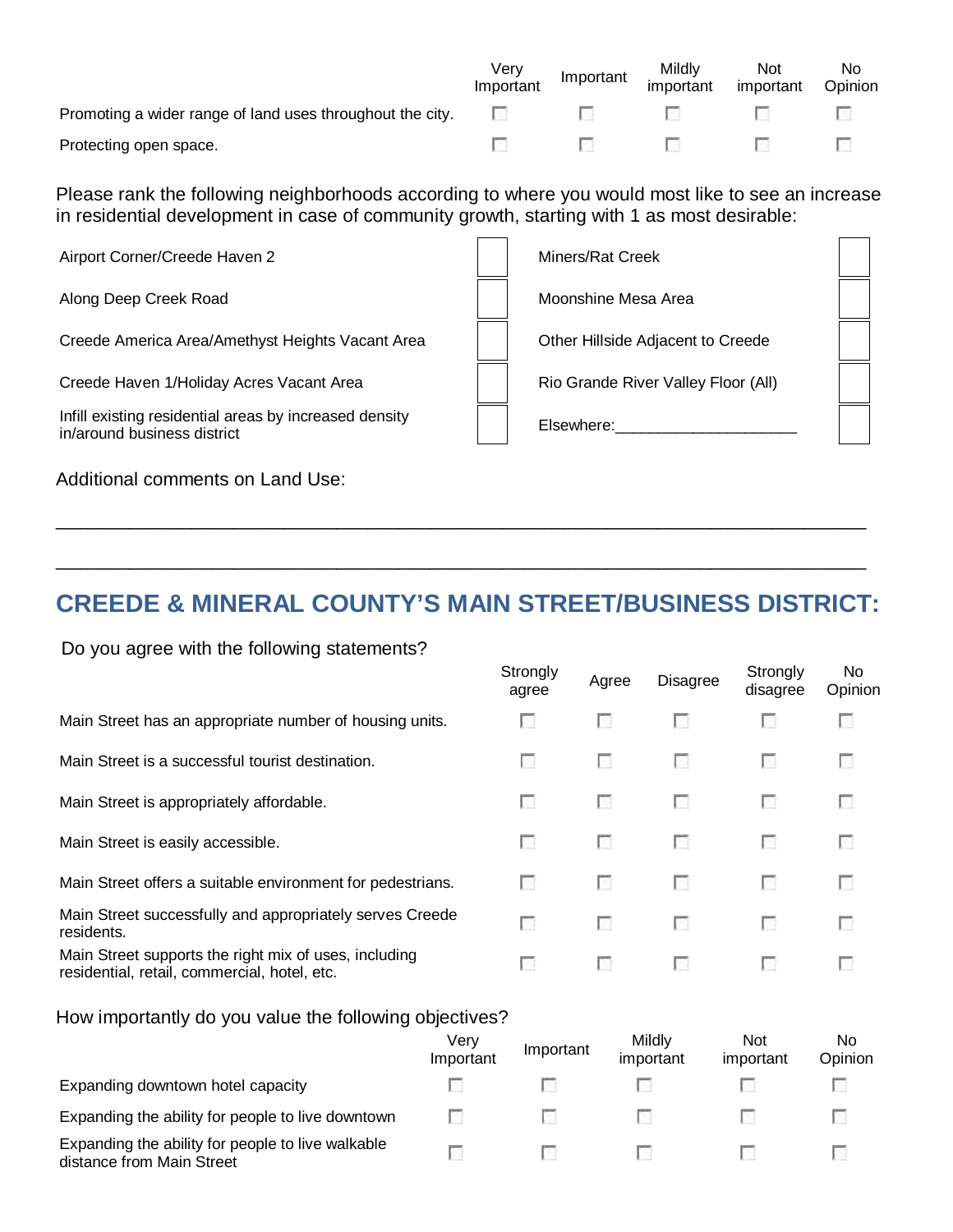|                                                                      | Very<br>Important | Important | <b>Mildly</b><br>important | <b>Not</b><br>important | No.<br>Opinion |
|----------------------------------------------------------------------|-------------------|-----------|----------------------------|-------------------------|----------------|
| Implementing standards to maintain historic<br>aesthetic in downtown | <b>COL</b>        | L.        | u                          |                         | L. E           |
| Improving public spaces along Main Street                            | <b>COL</b>        | U.        | U.                         | u                       | L.             |
| Increasing development downtown                                      | <b>CO</b>         | u         | <b>COL</b>                 | u                       | U.             |
| Limiting development downtown                                        | <b>COL</b>        | L.        | <b>COL</b>                 | Œ                       | U.             |
| Promoting culture and vibrancy                                       | <b>COL</b>        | u         | <b>COL</b>                 | Œ                       | U.             |
| Promoting public art                                                 | <b>CO</b>         | u         | <b>COL</b>                 | Œ                       | U.             |
| Reducing traffic downtown                                            | <b>COL</b>        | L.        | <b>COL</b>                 |                         | L.             |

\_\_\_\_\_\_\_\_\_\_\_\_\_\_\_\_\_\_\_\_\_\_\_\_\_\_\_\_\_\_\_\_\_\_\_\_\_\_\_\_\_\_\_\_\_\_\_\_\_\_\_\_\_\_\_\_\_\_\_\_\_\_\_\_\_\_\_\_\_\_\_\_\_\_\_\_\_\_

\_\_\_\_\_\_\_\_\_\_\_\_\_\_\_\_\_\_\_\_\_\_\_\_\_\_\_\_\_\_\_\_\_\_\_\_\_\_\_\_\_\_\_\_\_\_\_\_\_\_\_\_\_\_\_\_\_\_\_\_\_\_\_\_\_\_\_\_\_\_\_\_\_\_\_\_\_\_

Additional comments on Main Street/Business District:

# **RECREATION:**

| Which of the following outdoor recreational activities do you participate in (check all that apply)? |        |                            |         |                             |              |
|------------------------------------------------------------------------------------------------------|--------|----------------------------|---------|-----------------------------|--------------|
| OHV/4WD Exploring                                                                                    |        | Geology                    |         | Running                     |              |
| Archery                                                                                              |        | Golfing                    |         | <b>Shooting Sports</b>      |              |
| <b>Biking</b>                                                                                        |        | Hiking                     |         | Snowmobiling                |              |
| Birdwatching                                                                                         | $\Box$ | Hockey                     | H       | Snowshoeing                 |              |
| Camping                                                                                              | H      | Horeshoes                  | $\perp$ | Volleyball                  |              |
| <b>Cross Country Skiing</b>                                                                          | □      | Horseback Riding           | $\Box$  | <b>Wild Plant Gathering</b> | ΙI           |
| Downhill Skiing/Snowboarding                                                                         | ப      | Hunting                    | П       | <b>Wildlife Observation</b> | $\mathsf{L}$ |
| Fishing                                                                                              |        | <b>Rafting/River Sport</b> |         | Other: ______________       |              |
| Which of the following indoor recreational activities do you participate in (check all that apply)?  |        |                            |         |                             |              |
| Art                                                                                                  | ΙI     | <b>Movies</b>              |         | Volleyball                  |              |
| Basketball                                                                                           | П      | Music                      |         | <b>Watching Sports</b>      |              |
| Crafts                                                                                               | П      | Pickleball                 | ΙI      | Weight Lifting              |              |
| Dance                                                                                                | П      | Softball/Baseball          | ΙI      | Workout                     |              |
| <b>Instructional Classes</b>                                                                         | П      | Spin Class                 |         | Yoga                        |              |
| Lectures                                                                                             | П      | Theatre                    |         | Other:                      |              |
|                                                                                                      |        |                            |         |                             |              |

What existing indoor or outdoor recreational facilities need creation, expansion, or improvement?

\_\_\_\_\_\_\_\_\_\_\_\_\_\_\_\_\_\_\_\_\_\_\_\_\_\_\_\_\_\_\_\_\_\_\_\_\_\_\_\_\_\_\_\_\_\_\_\_\_\_\_\_\_\_\_\_\_\_\_\_\_\_\_\_\_\_\_\_\_\_\_\_\_\_\_\_\_\_

\_\_\_\_\_\_\_\_\_\_\_\_\_\_\_\_\_\_\_\_\_\_\_\_\_\_\_\_\_\_\_\_\_\_\_\_\_\_\_\_\_\_\_\_\_\_\_\_\_\_\_\_\_\_\_\_\_\_\_\_\_\_\_\_\_\_\_\_\_\_\_\_\_\_\_\_\_\_